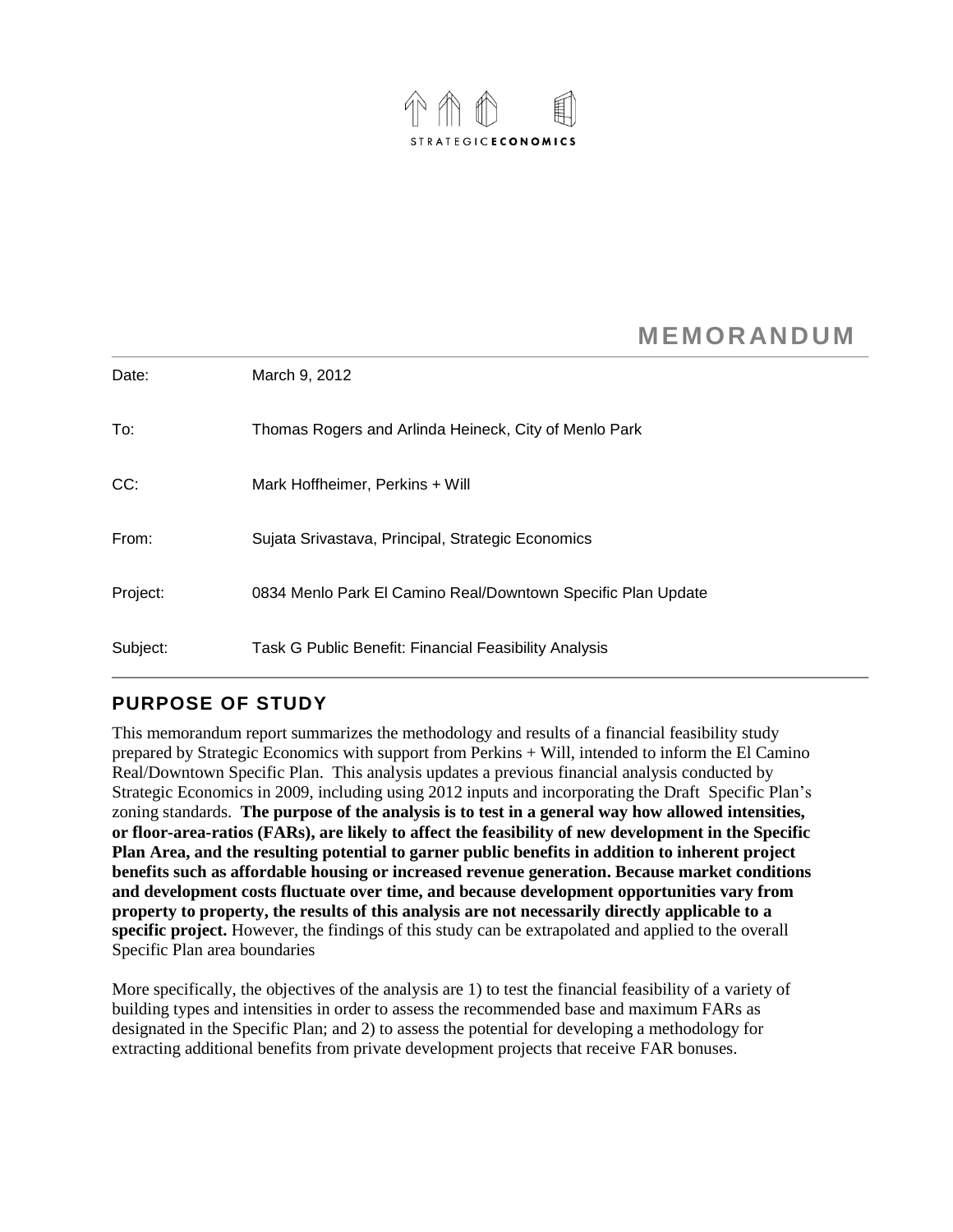## **About Financial Feasibility**

Financial feasibility analysis is often used by cities to test the impact of regulatory mechanisms, such as zoning, parking requirements, and height limits on private development activity. The financial feasibility study is not intended to be prescriptive about the type of projects that should or will occur in the study area; nor is it representative of every development project or building type that could be possible. Each site and development project has unique circumstances, just as each developer has his/her own financial objectives, and those nuances are not possible to capture in this type of analysis. Rather than being a predictive model of the future, this financial feasibility analysis is a planninglevel tool that allows decision-makers to compare different types of development projects and help them make regulatory decisions that are congruent with the community's vision and objectives for the study area. The analysis is based on judgments about what may be possible in the study area given current construction costs, land costs, and market conditions, obtained through interviews with developers, brokers, and published secondary sources.

The results of this financial feasibility analysis are strongly influenced by conditions in the real estate and construction materials markets. The market for real estate tends to be cyclical in nature and the region's housing market is still experiencing declines in both condominium and single-family home prices, according the latest Case-Shiller Home Price index.<sup>1</sup> While the commercial office market in the San Francisco Peninsula is showing signs of recovery, the overall vacancy rate remains over 10 percent according to a recent CBRE report.<sup>2</sup>

These factors, combined with tight credit markets, persistent unemployment, and weak national economic indicators, continue to slow down real estate development activity in the Bay Area; consequently, it is difficult to anticipate when the real estate market will be strong enough to attract a significant amount of new development. However, while current market conditions are not conducive to new development, the Specific Plan is a long-range document, and development projects affected by the policies therein will not be constructed and occupied until 2013 at the earliest. It is therefore important to consider not only what may be feasible given current market conditions, but also the likely feasibility once the market is restored. Where development was found to be infeasible in the current market, it was also tested with revenue increases and lower capitalization rates, in order to assess if the building types are likely to become feasible in the short- to medium-term.

# **KEY FINDINGS**

The financial feasibility of each development scenario is summarized in Tables 1 and 2. Detailed pro forma statements are presented in Appendix B of the report. The following summarizes the key findings from the analysis:

 **Mixed-use residential development with the proposed Draft Specific Plan's base FARs is feasible given current land values.** The proposed base FAR of 1.1 for the ECR NW site for residential development is shown to generate sufficient revenues to offset the development and land costs. The proposed base FAR of 1.25 for the ECR SE site falls just slightly short of the threshold residual land value, but requires only a 0.3 percent increase in revenues to exceed development and land costs. Therefore, this report concludes that the base FARs for residential development on both ECR NW and ECR SE sites is feasible in the short term.

 $\overline{a}$ <sup>1</sup> Case-Shiller Home Price Index, November 2011. [http://www.standardandpoors.com/indices/sp-case-shiller](http://www.standardandpoors.com/indices/sp-case-shiller-home-price-indices/en/us/?indexId=spusa-cashpidff--p-us----)[home-price-indices/en/us/?indexId=spusa-cashpidff--p-us----](http://www.standardandpoors.com/indices/sp-case-shiller-home-price-indices/en/us/?indexId=spusa-cashpidff--p-us----)

 $2$  CBRE, MarketView San Francisco Peninsula Office,  $4^{\text{th}}$  Quarter 2011.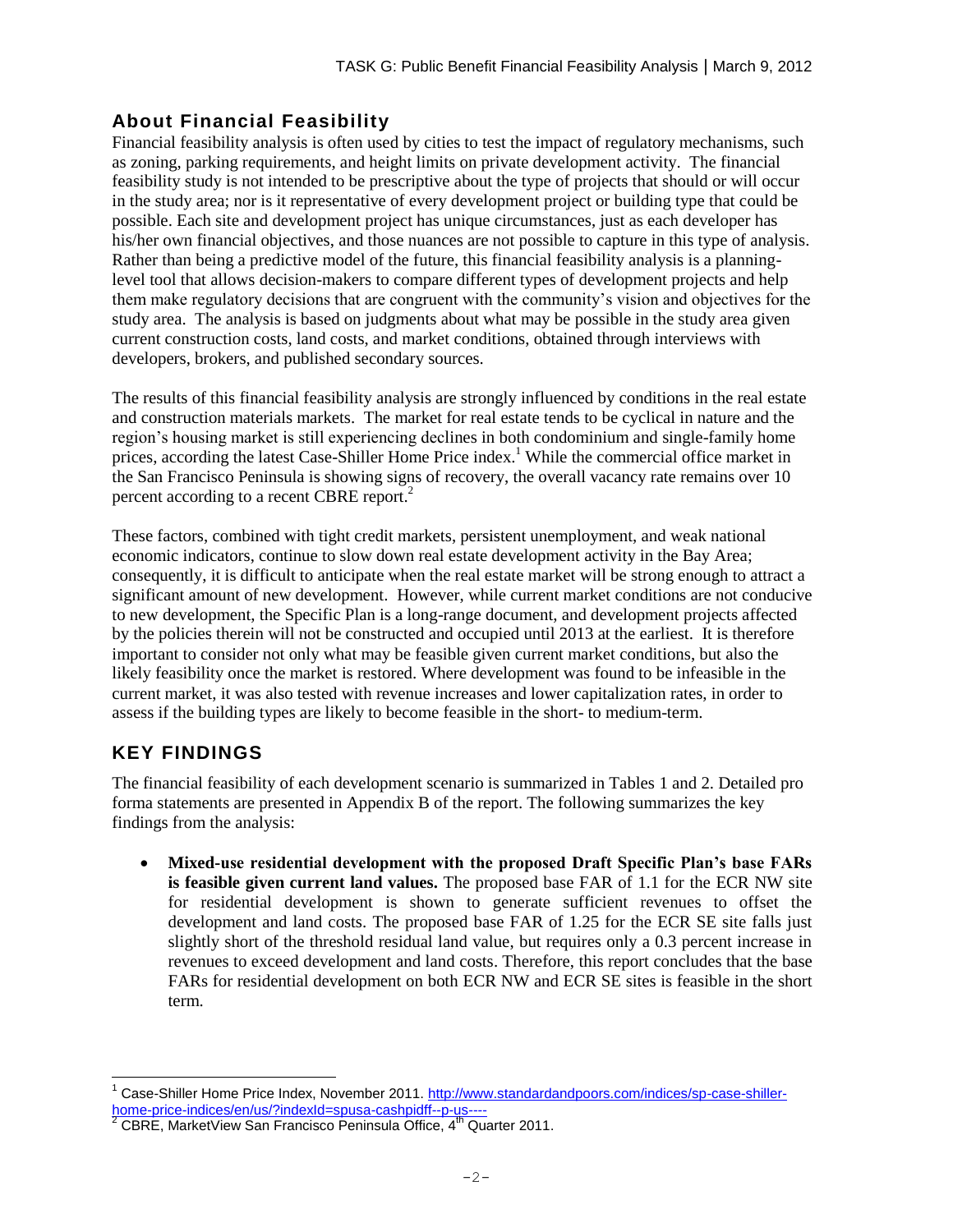- **Residential development with the proposed Draft Specific Plan's bonus FARs for both parcel types appear to be more feasible than the base FAR scenarios, given current market values.** Housing developments at the bonus FARs (1.5 for the ECR NW site and 1.75 for the ECR SE site) can be reasonably expected to be built in the project area in the short term.
- **Development costs generally go up as density increases.** While higher FAR projects do generally produce higher revenues by allowing for more density on the site, these projects are also more costly to build because they require a higher number of underground or podium parking spaces. This pattern is applicable to residential and office projects.
- **Mixed-use office projects at the proposed base and bonus FARs appear not to be feasible on the small and larger parcels.** For the ECR NW and ECR SE sites, office projects at the base FARs of 0.55 and 0.625, respectively do not appear to be feasible based on current achievable office rents. Office buildings with bonus FAR (0.75 for the ECR NW site and 0.875 for the ECR SE site) were also not found to be feasible at this time. Even office buildings with FARs exceeding the proposed bonus density (1.5 on the ECR NW parcel and 1.75 on the ECR SE parcel) were unable to meet the threshold for feasibility. Therefore, under current market conditions, it is unlikely that new office development will occur in the study area for most small and large parcels. It should be noted that long-term property ownership, construction costs, parcel size/configuration, and other factors may make it more feasible for some properties to be developed into office use. It is also possible that office projects at these low densities could still be built in the project area, but without generating profits for the developer.
- **The financial performance of office development does not improve with projected growth in rents, largely due to the difficulty of building larger-scale office buildings on smaller infill sites.** With increased revenues of ten percent, as well as a more favorable capitalization rate of seven percent, office development still appears to fall short of feasibility, at the proposed, bonus, and full FARs for both ECR NW and ECR SE parcels. The high cost of providing underground parking for office buildings on parcels such as the ECR NW and ECR SE sites exceeds the revenues that can be generated from the office rents.
- **The proposed bonus density residential development generates a higher residual land value than base density. This added value to increased density suggests that there is potential for the city to pursue strategies to negotiate public benefits with developers that seek to maximize density for residential projects**. However, because of the added costs associated with meeting the Draft Specific Plan's design requirements, such as underground parking, and variability of financial performance from project to project, the value is likely to vary. In addition, the City should consider how such strategies could affect the Plan's ability to achieve inherent project goals, such as the provision of additional housing of a variety of types, and the activation of the station area and downtown. Such strategies would not be as likely for office developments, which do not currently generate sufficient revenues for developers even with the proposed bonus FAR.

While there are various strategies for cities to receive public benefits from private development, few of them tie density bonuses to the provision of public benefits. One of the few examples of such a program is from San Diego, where the local redevelopment agency - Centre City Development Corporation (CCDC) – has implemented a voluntary FAR Bonus Payment Program that allows developers to purchase additional FAR for projects in the Downtown Community Plan Area. Under the program all payments go into a fund that is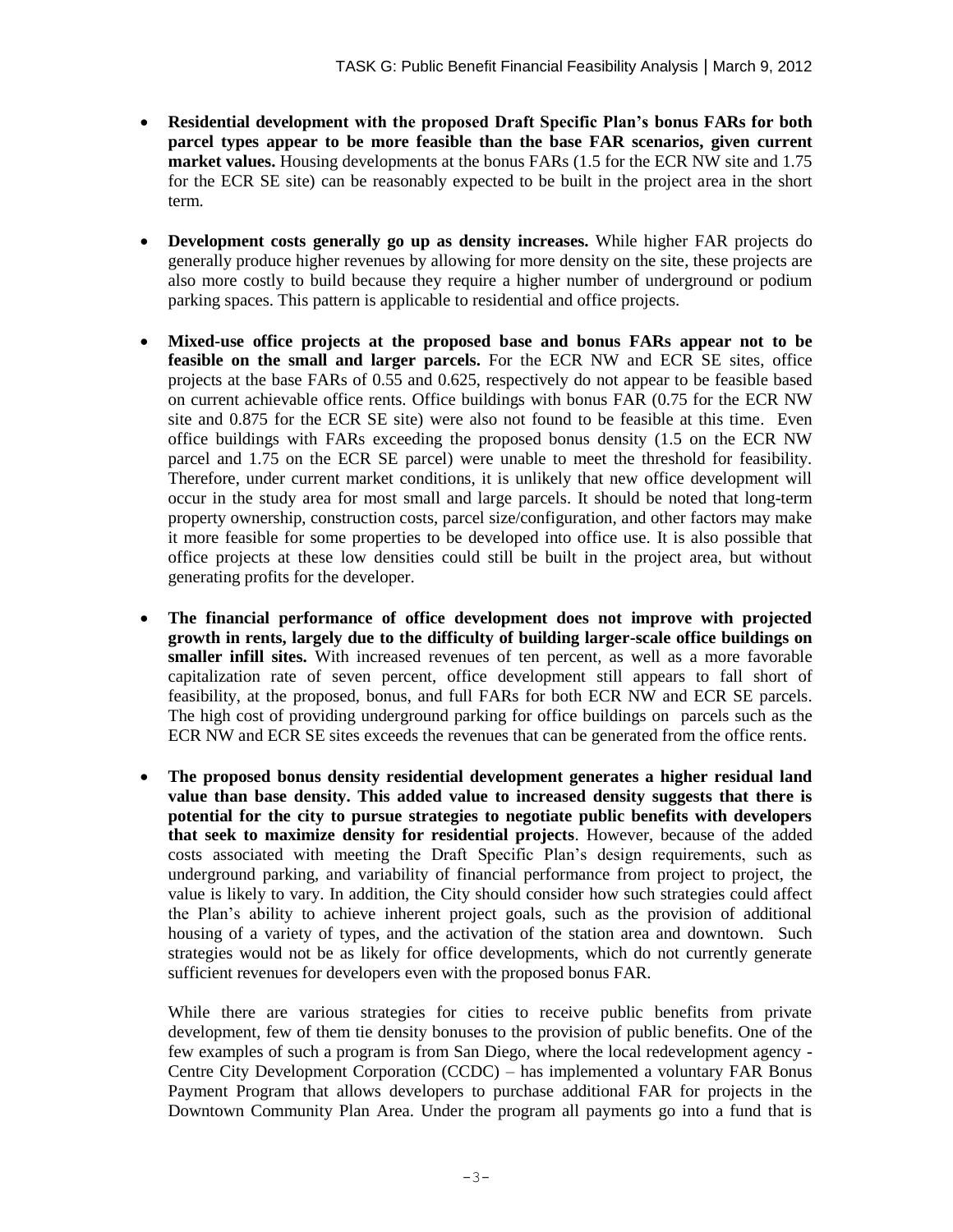primarily used for the acquisition of land and construction of public parks, but can also be used for other infrastructure improvements in the Downtown Community Plan Area. It is important to note that this program has not replaced development impact fees or developer agreements, but rather is complementary to those other funding sources for community facilities, amenities, and infrastructure. With the dismantling of the California redevelopment agency, the program will be transferred to the City of San Diego and remain in effect.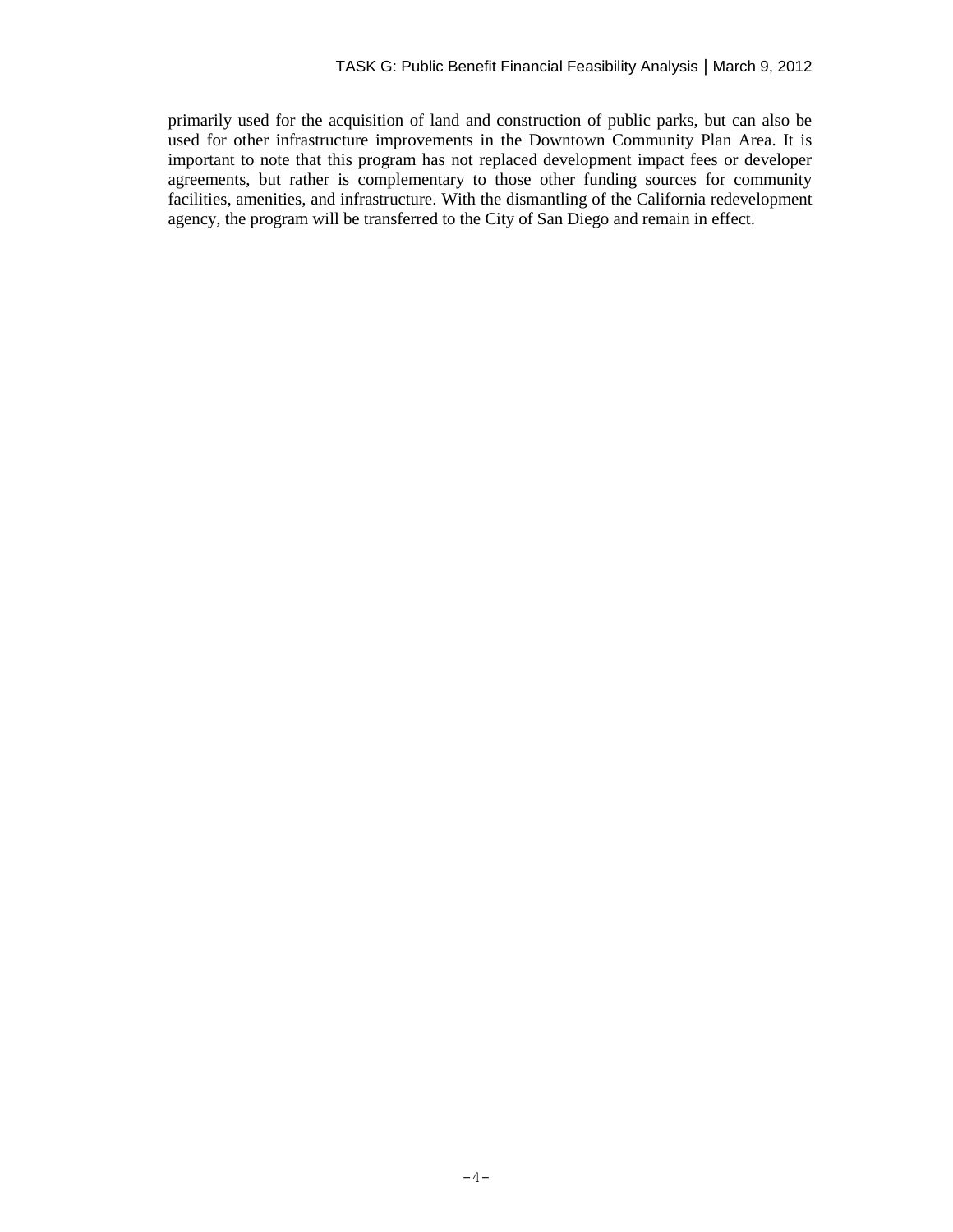# **RECOMMENDATIONS FOR SPECIFIC PLAN REVISIONS**

Perkins + Will, in association with Strategic Economics, analyzed and confirmed the proposed base and bonus FARs of the Draft Specific Plan. Perkins + Will and Strategic Economics do not recommend any revisions to the FARs set in the Draft Specific Plan at this time. However, the consultant team does recommend a periodic review of the base and bonus FARs every five years to ensure that the Plan's policies are responsive to market conditions.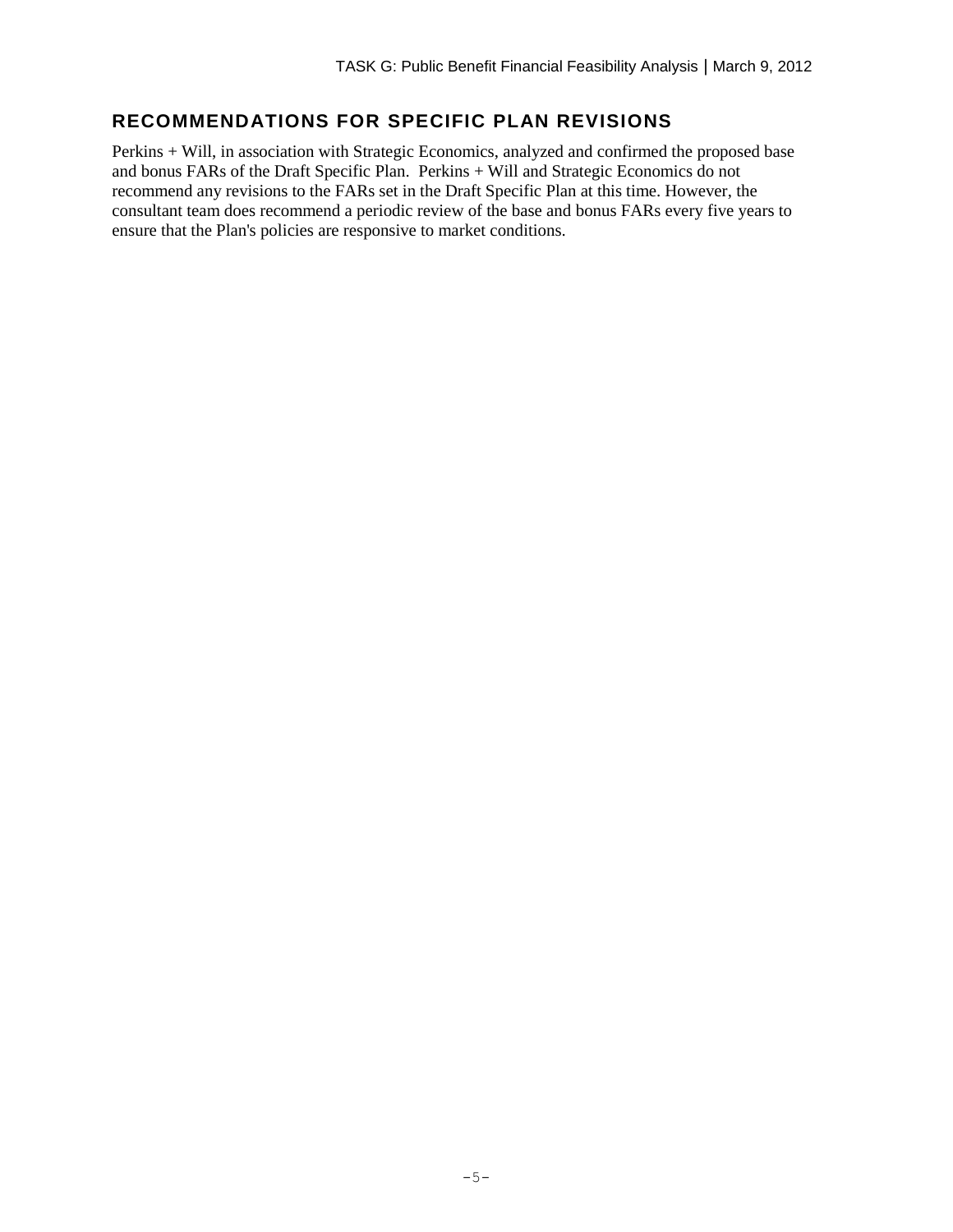|                                                      | Proposed Base FAR & New Zoning |                    | <b>Proposed Bonus FAR &amp; New Zoning</b> |                    |                         |
|------------------------------------------------------|--------------------------------|--------------------|--------------------------------------------|--------------------|-------------------------|
| <b>Program Assumptions for Small Parcel - ECR NW</b> | <b>Standards</b>               |                    | <b>Standards</b>                           |                    | <b>Maximum Office</b>   |
| Land use                                             | <b>Residential over Retail</b> | Office over Retail | <b>Residential over Retail</b>             | Office over Retail | Office over Retail      |
| Density or FAR                                       | \$1.10                         | \$0.55             | \$1.50                                     | \$0.75             | \$1.50                  |
| Number of Stories                                    | \$3.00                         | \$2.00             | \$3.00                                     | \$2.00             | 3 (11.5 ft ceiling hts) |
| Net Revenues                                         | \$12,041,688                   | \$7,697,738        | \$15,896,938                               | \$9,452,813        | \$13,400,288            |
| Net Costs (including Developer Profit)               | \$9,761,878                    | \$8,370,342        | \$12,980,756                               | \$10,317,964       | \$15,359,295            |
| Residual Land Value per sq ft                        | \$116                          | -\$34              | \$148                                      | -\$44              | -\$100                  |
| <b>Land Value</b>                                    | \$100                          | \$100              | \$100                                      | \$100              | \$100                   |
| <b>Estimated Market Value of Land</b>                | \$1,966,200                    | \$1,966,200        | \$1,966,200                                | \$1,966,200        | \$1,966,200             |
| <b>Revenues Minus Costs</b>                          | \$313,609                      | (\$2,638,805)      | \$949,982                                  | (\$2,831,352)      | (\$3,925,207)           |
| % Increase in Revenues Needed                        | none                           | 34.3%              | none                                       | 30.0%              | 29.3%                   |

*Table 1: Results of Financial Feasibility Analysis on Small El Camino Real Parcel*

Source: Perkins + Will, 2012; Strategic Economics, 2012.

|                                                      | Proposed Base FAR & New Zoning |                    | <b>Proposed Bonus FAR &amp; New Zoning</b> |                    |                       |
|------------------------------------------------------|--------------------------------|--------------------|--------------------------------------------|--------------------|-----------------------|
| <b>Program Assumptions for Large Parcel - ECR SE</b> | <b>Standards</b>               |                    | <b>Standards</b>                           |                    | <b>Maximum Office</b> |
| Land use                                             | Residential over Retail        | Office over Retail | Residential over Retail                    | Office over Retail | Office over Retail    |
| Density or FAR                                       | 1.25                           | 0.625              | 1.75                                       | 0.875              | 1.75                  |
| Number of Stories                                    |                                |                    |                                            |                    |                       |
| Net Revenues                                         | \$25,575,438                   | \$13,863,713       | \$34,820,438                               | \$18,087,023       | \$30,146,483          |
| Net Costs (including Developer Profit)               | \$21,862,421                   | \$15,272,284       | \$30,226,031                               | \$20,003,459       | \$34,768,031          |
| <b>Residual Land Value/SF</b>                        | \$98                           | $-$ \$37           | \$121                                      | $-$ \$51           | $-$ \$122             |
| Estimated Market Land Value per sf                   | \$100                          | \$100              | \$100                                      | \$100              | \$100                 |
| <b>Estimated Market Value of Land</b>                | \$3,785,600                    | \$3,785,600        | \$3,785,600                                | \$3,785,600        | \$3,785,600           |
| <b>Revenues Minus Costs</b>                          | (\$72,583)                     | (\$5,194,171)      | \$808,806                                  | (\$5,702,037)      | (\$8,407,148)         |
| % Increase in Revenues Needed                        | 0.3%                           | 37.5%              | none                                       | 31.5%              | 27.9%                 |

*Table 2: Results of Financial Feasibility Analysis on Large El Camino Real Parcel*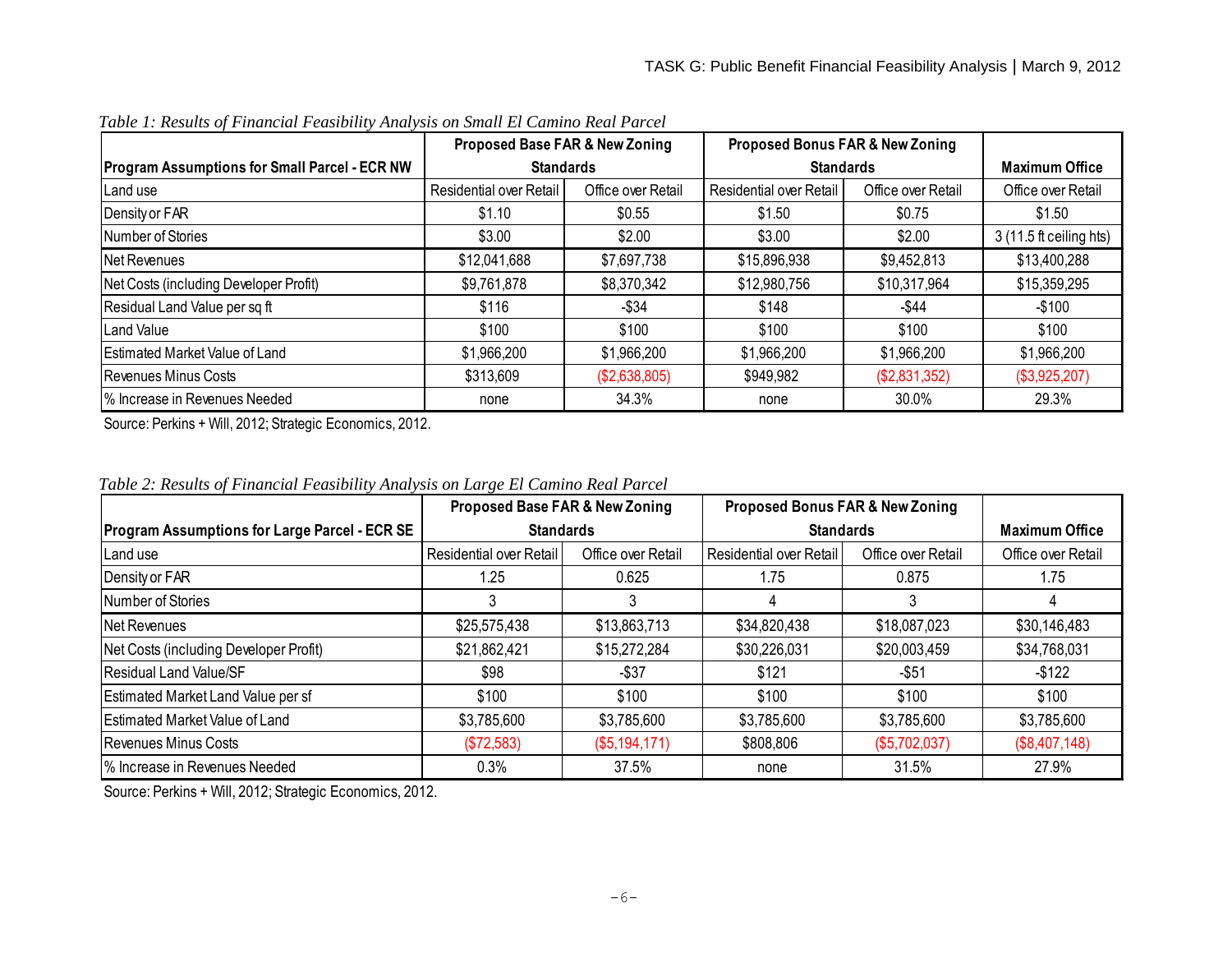# **METHODOLOGY AND ASSUMPTIONS**

The following section provides the methodology and key development assumptions used in the financial feasibility analysis, including a description of the process used to create the hypothetical development programs tested.

## **Residual Land Value Method**

Financial feasibility was tested using a pro forma model that measures the **residual land value** of a given development project. Many pro forma models are structured to solve for the financial return for the developer or investors (internal rate of return). In contrast, the residual land value method of analysis solves for the value of the land. This method recognizes that the value of land is inextricably linked to what can be built on it, and that development potential is heavily influenced by zoning as well as lot size and configuration, neighborhood context, and other factors. The residual land value can be calculated using a static or multi-year model. A static pro forma model, which was used for this analysis, tallies all development costs (minus land) including construction costs, "soft" costs, and developer fees. Revenues from unit sales or rental leases are then summed. The total project costs are then subtracted from the total project revenues. If revenues exceed costs, the balance is the residual value, representing the price a developer would pay for the land if pursuing that project.

The residual land value is typically expressed on a per-square-foot basis. In order to understand what this measure says about feasibility, the residual land value is compared with the expected sales price for a particular site. If the residual value is higher than the market value, the project is feasible. If the residual value is lower than the market price, then the project is infeasible. While sales prices for land in Downtown Menlo Park and on El Camino Real can vary widely depending on the specific property, based on a survey of transactions and interviews with brokers and developers active on the Peninsula, the average land value in the study area is estimated at \$100 per square foot.

## **Building Types Tested**

Perkins + Will conducted site accommodation studies for prototypical parcels in the Study Area, to understand the types of projects that could be reasonably developed on the sites within proposed building height restrictions, setback and open space requirements, and parking standards for the various zoning districts identified in the Draft Specific Plan.

The prototypical parcels analyzed in the accommodation studies may assume some land assembly would be required in order to facilitate development parcels of a suitable size for development.

| <b>Parcel Prototype</b>             | <b>General Location</b> | <b>Dimensions</b>   | <b>Total Area</b>  |  |
|-------------------------------------|-------------------------|---------------------|--------------------|--|
| <b>ISmall El Camino Real Parcel</b> | ECR NW                  | 113 feet x 174 feet | 19,662 square feet |  |
| Large El Camino Real Parcel         | ECR SE                  | 182 feet x 208 feet | 37,856 square feet |  |
| Source: Perkins+ Will, 2012         |                         |                     |                    |  |

*Table 3: Prototypical Parcels Studied*

Perkins + Will's site accommodation studies developed building types at a range of densities, measured as dwelling units per acre for residential buildings, and FARs for office buildings. **These building types represent potential development projects that could be built on the prototypical parcels given the physical limitations of size, configuration, and other characteristics, but they are not intended to be inclusive of every possible building type, nor predictive of how the study area will be developed in the future.** In addition to studying the proposed base and bonus FARs for each mixed-use residential and mixed-use office projects on each parcel, Perkins + Will also tested a maximum office FAR scenario for both sites that exceeds the proposed bonus FAR to understand the financial performance of projects that maximized the full building envelope that could be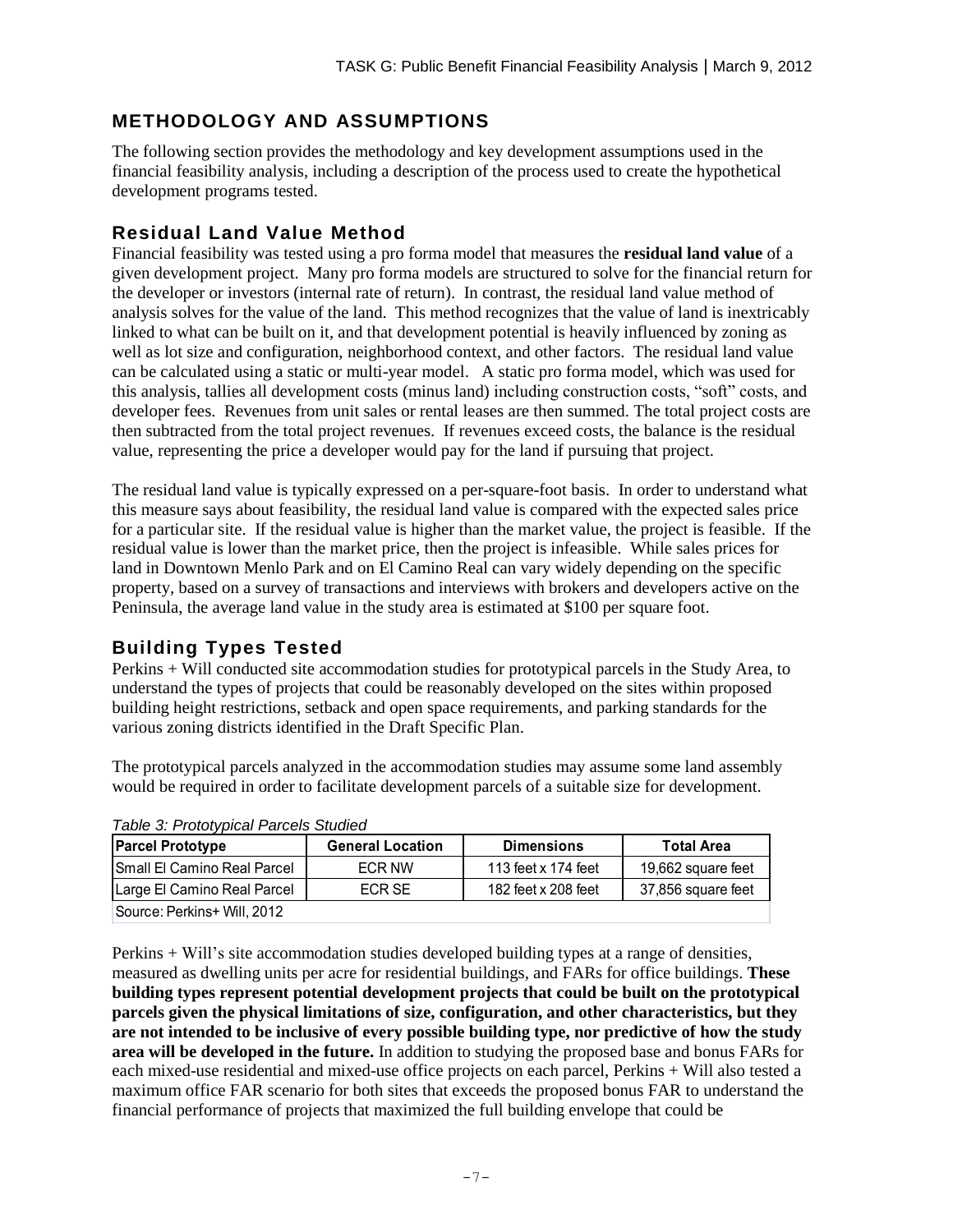accommodated on the sites. The site accommodation studies can be found in Appendix A of this report. Based on inputs from the site accommodation studies by Perkins + Will, Strategic Economics tested the financial feasibility of 10 building types, each with its own development program. These development programs are described in detail in Table 4 for the small parcel (ECR NW) and in Table 5 for the large parcel (ECR SE).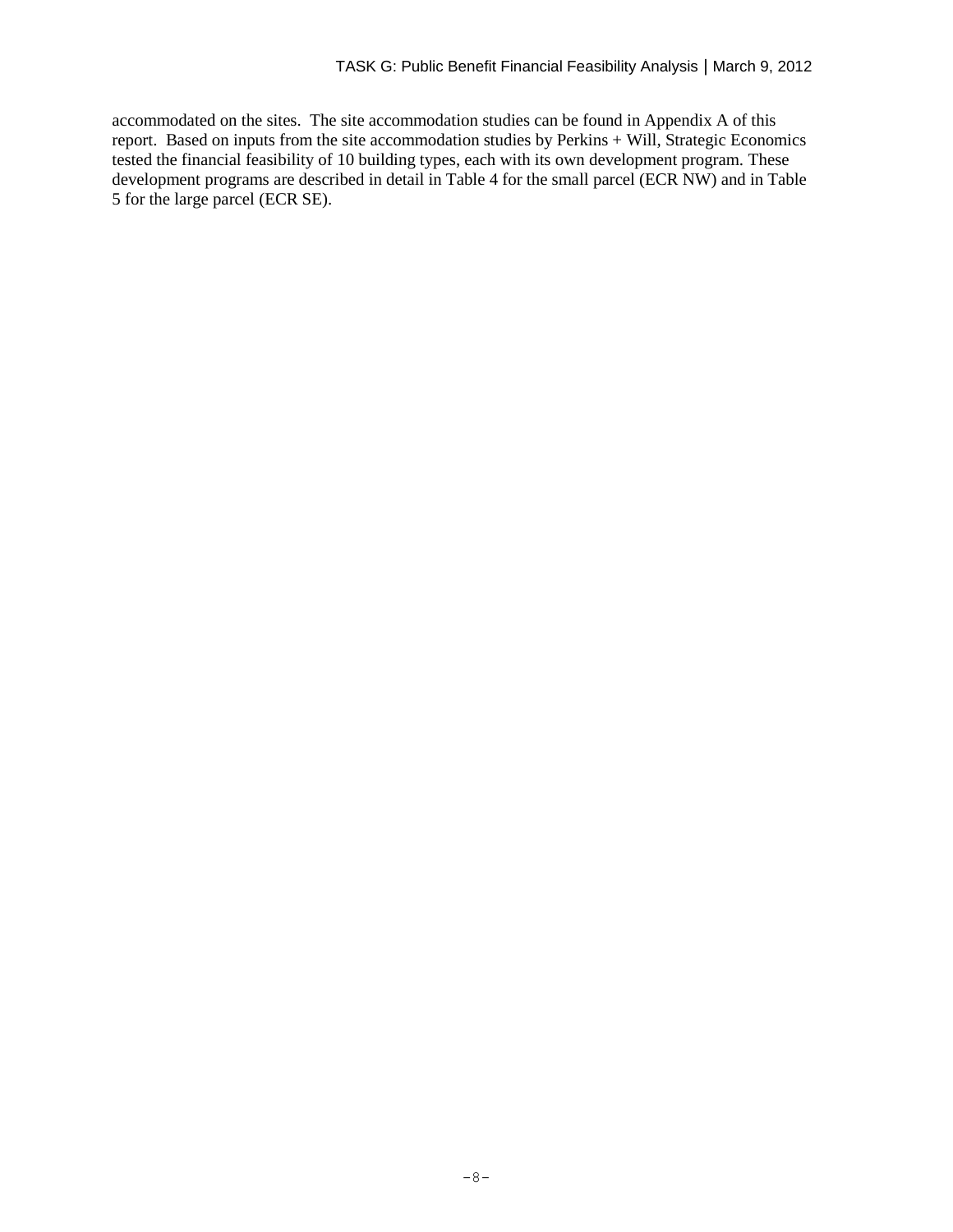| Program Assumptions for Small Parcel - ECR NW       | Proposed Base FAR & New Zoning Standards |                       | Proposed Bonus FAR & New Zoning Standards |                       | Maximum Office (reduced<br>office floor heights) |
|-----------------------------------------------------|------------------------------------------|-----------------------|-------------------------------------------|-----------------------|--------------------------------------------------|
| Land use                                            | Residential over retail                  | Office over retail    | Residential over retail                   | Office over retail    | Office over retail                               |
| FAR                                                 | 1.10                                     | 0.55                  | 1.50                                      | 0.75                  | 1.50                                             |
| Zoning standards                                    | 25 du/acre                               | (1/2 of Base FAR 1.1) | 40 du/acre                                | (1/2 of Base FAR 1.5) | <b>NA</b>                                        |
| Site area in sq ft                                  | 19,662                                   | 19,662                | 19,662                                    | 19,662                | 19,662                                           |
| Site developable area (minus setback area) in sq ft | 16,837                                   | 16,837                | 16,837                                    | 16,837                | 16,837                                           |
| Total buildable area in sq ft                       | 21,628                                   | 10,814                | 29,493                                    | 14,747                | 29,493                                           |
| Landscaped area in sq ft <sup>1</sup>               | 10,300                                   | 8,275                 | 4,700                                     | 4.745                 | 6,025                                            |
| Ground floor retail area (in sq ft) <sup>2</sup>    | 4,100                                    | 5,300                 | 5,300                                     | 5,300                 | 2,500                                            |
| Gross office area (in sq ft)                        | 0                                        | 10,814                | 0                                         | 14,747                | 26,993                                           |
| Net office area (in sq ft) $3$                      | 0                                        | 9,192                 | $\Omega$                                  | 12,535                | 22,944                                           |
| Gross residential area (in sq ft)                   | 17,528                                   | \$0.00                | 24,193                                    | \$0.00                | 0                                                |
| Net residential area (in sq ft)                     | 14,899                                   | \$0.00                | 20,564                                    | 0                     | $\mathbf{0}$                                     |
| Number of units <sup>4</sup>                        | 11                                       | 0                     | 15                                        | $\mathbf{0}$          | 0                                                |
| Net unit size (in sq ft)                            | 1,354                                    | $\Omega$              | 1,371                                     | $\Omega$              | $\Omega$                                         |
| Number of stories <sup>5</sup>                      | 3                                        |                       | 3                                         | $\overline{2}$        | 3 (11.5 ft ceiling hts)                          |
| Surface parking spaces                              | 0                                        | $\mathbf{0}$          | 0                                         | 0                     | 0                                                |
| Podium level spaces (level 1)                       | 34                                       | 22                    | 20                                        | 22                    | 30                                               |
| Podium level spaces (level 2)                       | 0                                        | U                     | 23                                        | 0                     | 0                                                |
| Underground level spaces (level 1)                  | 0                                        | 43                    | 0                                         | 57                    | 41                                               |
| Underground level spaces (level 2)                  | 0                                        | $\Omega$              | 0                                         | $\Omega$              | 42                                               |

*Table 4: Building Types Tested for El Camino Real Small Parcel – ECR NW*

The Total Buildable Area for Residential over Retail development type adds up the total gross residential and retail area to maximize the available FAR.

The Total Buildable Area for Office over Retail development type maximizes half the allowable FAR for office use and adds an appropriate retail space that counts against the remaining available FAR.

The Total Buildable Area for Office over Retail development type, in particular the Maximum Office scenario, adds up the total gross office and retail area to maximize the available FAR.

<sup>1</sup> Landscaped Area is calculated based on one potential accommodation study for each development. At the mimimum the 30% open space requirement for ECR SE is met.

 $^2$  Ground Floor Retail is calculated based on a 40 feet deep retail space. The length of the Retail Area is the lot width minus the length required for entries, lobbies and any parking garage front as necessary.

 $^3$  Net Office and Residential Area are considered to be 85% of Gross Office and Gross Residential Area respectively

 $^4$  Residential unit area is assumed to be a 2 bedroom condominium unit of approximately 1,350-1,400 sf in size. The specific average unit size for each scenario was calculated based on the accommodations study's parameters, which take into account the physical constraints of the site, as well as zoning standards, including parking.

 $^5$  Floor to ceiling height for residential =10' and office/retail = 15'. In the maximum office development type, the ceiling heights are 11.5' to remain within the building height limit. Source: Perkins + Will, 2012; Strategic Economics, 2012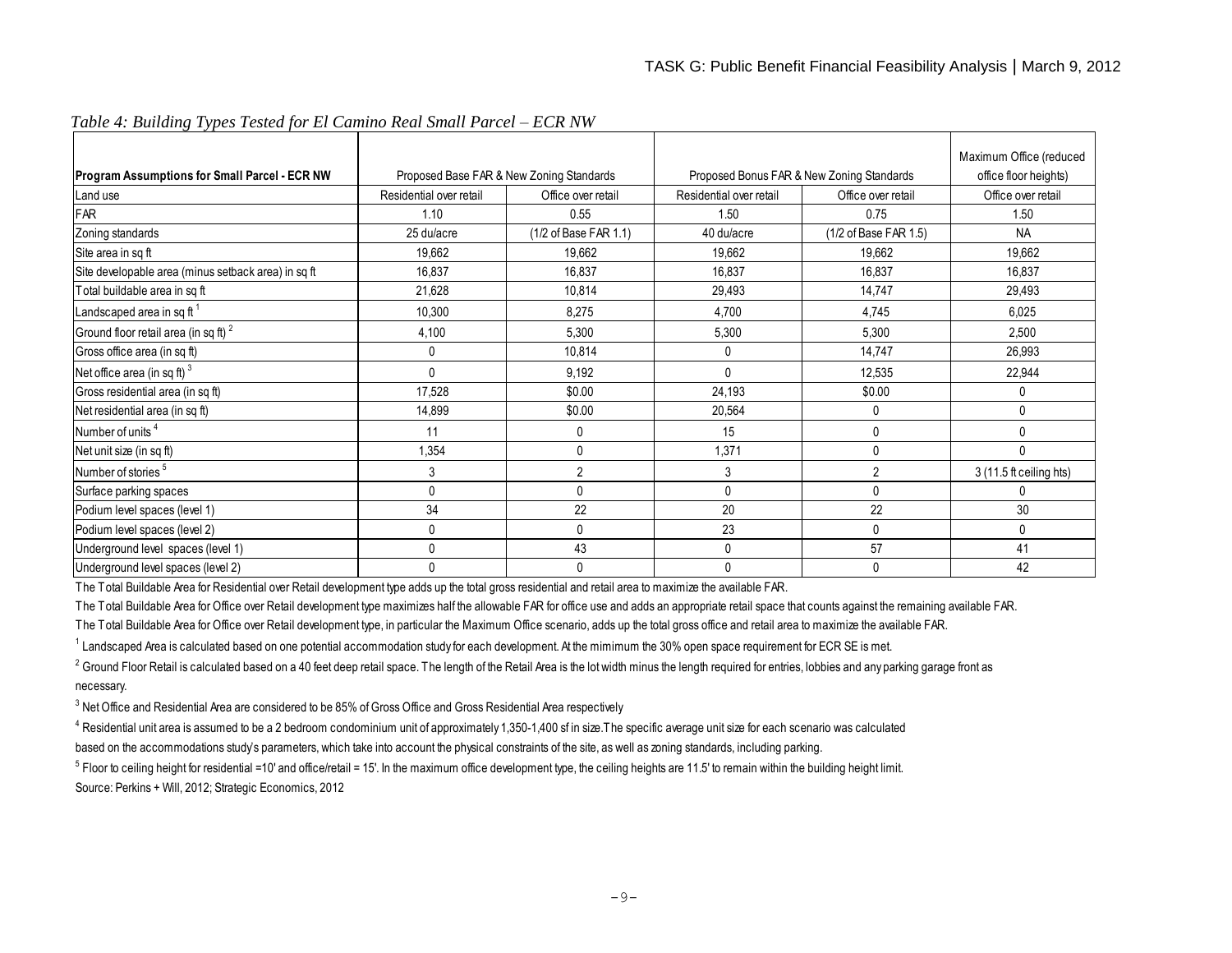| Program Assumptions for Large Parcel- ECR SE        | Proposed Base FAR & New Zoning Standards<br>Proposed Bonus FAR & New Zoning Standards |                        |                         | Maximum Office         |                    |
|-----------------------------------------------------|---------------------------------------------------------------------------------------|------------------------|-------------------------|------------------------|--------------------|
| Land use                                            | Residential over retail                                                               | Office over retail     | Residential over retail | Office over retail     | Office over retail |
| FAR                                                 | 1.25                                                                                  | 0.63                   | 1.75                    | 0.88                   | 1.75               |
| Zoning standards                                    | 40 du/acre                                                                            | (1/2 of Base FAR 1.25) | 60 du/acre              | (1/2 of Base FAR 1.75) | <b>NA</b>          |
| Site area in sq ft                                  | 37,856                                                                                | 37,856                 | 37,856                  | 37,856                 | 37,856             |
| Site developable area (minus setback area) in sq ft | 28,576                                                                                | 28,576                 | 28,576                  | 28,576                 | 28,576             |
| Total buildable area in sq ft                       | 47,320                                                                                | 23,660                 | 66,248                  | 33,124                 | 66,248             |
| Landscaped area in sq ft                            | 14,000                                                                                | 14,200                 | 14,000                  | 14,200                 | 11,300             |
| Ground Floor Retail area (in sq ft)                 | 6,100                                                                                 | 6,100                  | 6,100                   | 6,100                  | 6,100              |
| Gross office area (in sq ft)                        | $\Omega$                                                                              | 23,660                 | 0                       | 33,124                 | 60,148             |
| Net office area (in sq ft)                          | $\Omega$                                                                              | 20,111                 | 0                       | 28,155                 | 51,126             |
| Gross residential area (in sq ft)                   | 41,220                                                                                | 0                      | 60,148                  | 0                      | $\mathbf{0}$       |
| Net residential area (in sq ft)                     | 35,037                                                                                | $\mathbf{0}$           | 51,126                  | 0                      | 0                  |
| Number of units                                     | 26                                                                                    | $\Omega$               | 37                      | $\Omega$               | 0                  |
| Net unit size (in sq ft)                            | 1,348                                                                                 | $\Omega$               | 1,382                   | 0                      | 0                  |
| Number of Stories                                   | 3                                                                                     | $\overline{2}$         | 4                       | 3                      | 4                  |
| Surface parking spaces                              | $\Omega$                                                                              | $\mathbf{0}$           | 0                       | $\Omega$               | 0                  |
| Podium level spaces (level 1)                       | 40                                                                                    | 42                     | 40                      | 51                     | 51                 |
| Podium level spaces (level 2)                       | 34                                                                                    | 0                      | 54                      | $\Omega$               | 0                  |
| Underground level spaces (level 1)                  | $\Omega$                                                                              | 73                     | 0                       | 100                    | 102                |
| Underground level spaces (level 2)                  | $\Omega$                                                                              | 0                      | 0                       | 0                      | 101                |

*Table 5: Building Types Tested for El Camino Real Large Parcel – ECR SE*

Note - The Office over Retail Development Type uses only half the allowable FAR for the office use. The retail use area is counted against the remaining allowable FAR.

The Total Buildable Area for Residential over Retail development type adds up the total gross residential and retail area to maximize the available FAR.

The Total Buildable Area for Office over Retail development type maximizes half the allowable FAR for office use and adds an appropriate retail space that counts against the remaining available FAR.

The Total Buildable Area for Office over Retail development type, in particular the Maximum Office scenario, adds up the total gross office and retail area to maximize the available FAR.

 $^1$  Landscaped Area is calculated based on one potential accommodation study for each development. At the mimimum the 30% open space requirement for ECR SE is met.

 $^2$  Ground Floor Retail is calculated based on a 40 feet deep retail space. The length of the Retail Area is the lot width minus the length required for entries, lobbies and any parking garage front as necessary.

 $^3$  Net Office and Residential Area are considered to be 85% of Gross Office and Gross Residential Area respectively

 $^4$  Residential unit area is assumed to be a 2 bedroom condominium unit of approximately 1,350-1,400 sf in size.The specific average unit size for each scenario was calculated based on the accommodations study's parameters, which take into account the physical constraints of the site, as well as zoning standards, including parking.

 $^5$  Floor to ceiling height for residential =10' and office/retail = 15'. In the maximum office development type, the ceiling heights are 11.5' to remain within the building height limit. Source: Perkins + Will, 2012; Strategic Economics, 2012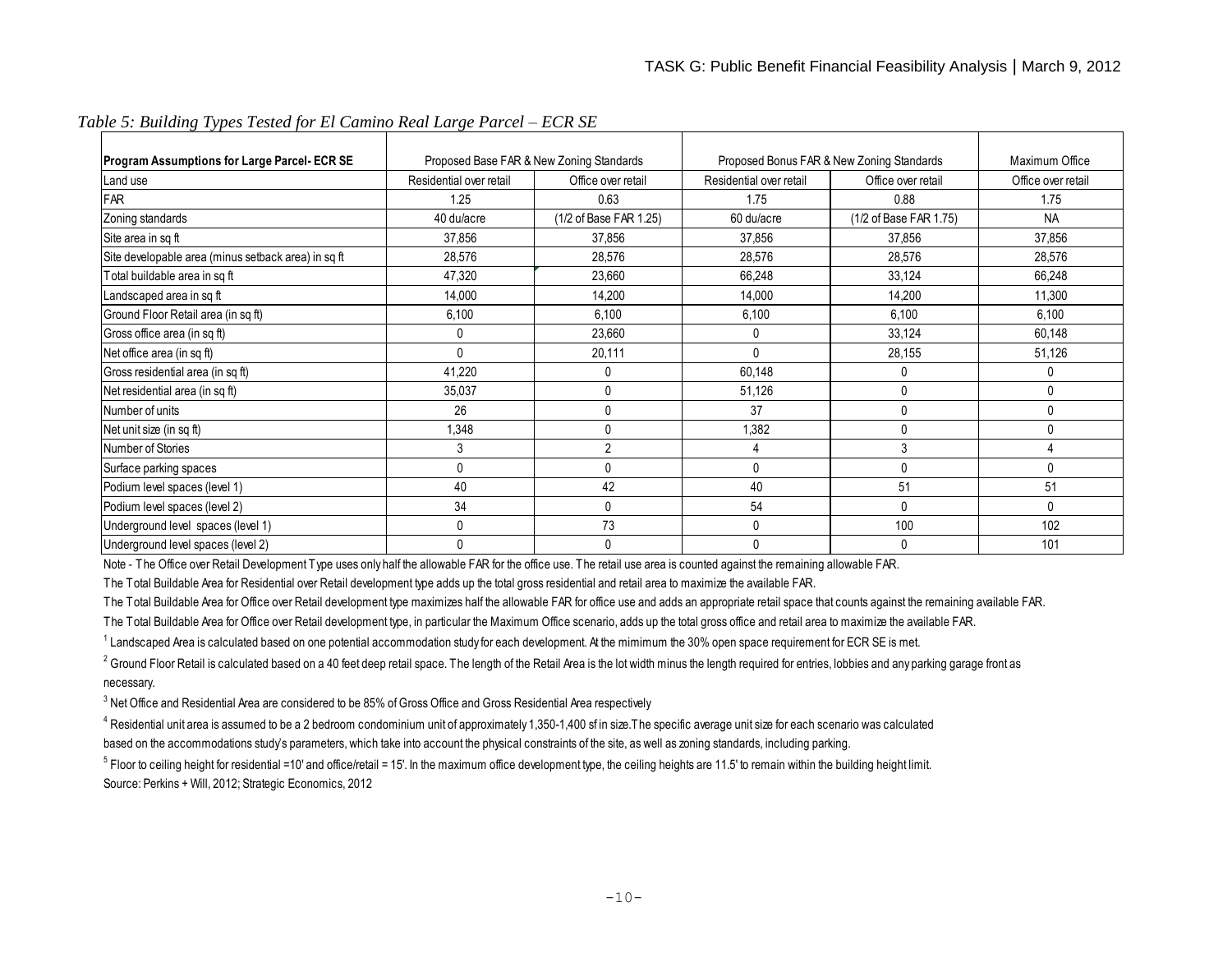## **Land Uses Tested**

This study tested the feasibility of mixed-use development consisting of ground floor retail with residential floors or office space above. The residential land use is defined as for-sale condominiums. The office land use includes conventional Class A professional offices but does not consider medical offices, due to the additional Draft Specific Plan restrictions on medical office uses.

## **Typical Residential Unit Size**

For the residential component of the prototypes development, several simplifying assumptions were made. The analysis assumed average unit sizes of between 1,350 and 1,400 square feet. This size range was determined based on a survey of recent development projects in the Menlo Park and Peninsula housing markets. For each prototype, the specific average unit size was calculated based on the accommodations study's parameters, which take into account the physical constraints of the site, as well as zoning standards, including parking.

## **Zoning Assumptions**

Assumptions regarding setbacks, parking, heights, and other zoning requirements were based on the standards established in the Draft Specific Plan.

# **Development Cost Assumptions**

### *Hard Costs*

Project construction costs are based on Strategic Economics' research, published estimates from RS Means, and interviews with Peninsula developers engaged in building the construction type represented by this analysis. The objective of this exercise was to establish an average construction cost. One could expect that this average is roughly in the middle third of actual costs though it is possible to envision specific projects that would have costs outside this range. Table 6 shows the gross hard costs used for this analysis by unit type.

| <b>Building Type/Structure</b>             | Unit      | Cost         |
|--------------------------------------------|-----------|--------------|
| Condo (3-4 story)                          | psf       | \$<br>250.00 |
| Office Class A, Vanilla shell, LEED Silver | psf       | \$<br>200.02 |
| Retail ground floor + TI                   | psf       | \$<br>185.00 |
| Surface parking                            | per space | \$<br>5,000  |
| Podium parking                             | per space | \$<br>20,000 |
| Underground parking level 1                | per space | \$<br>35,000 |
| Underground parking level 2                | per space | \$<br>40,000 |

*Table 6: Estimate of Project Hard Costs*

Source: Developer interviews (2012), ENR Construction Cost Index, Perkins + Will, Strategic Economics.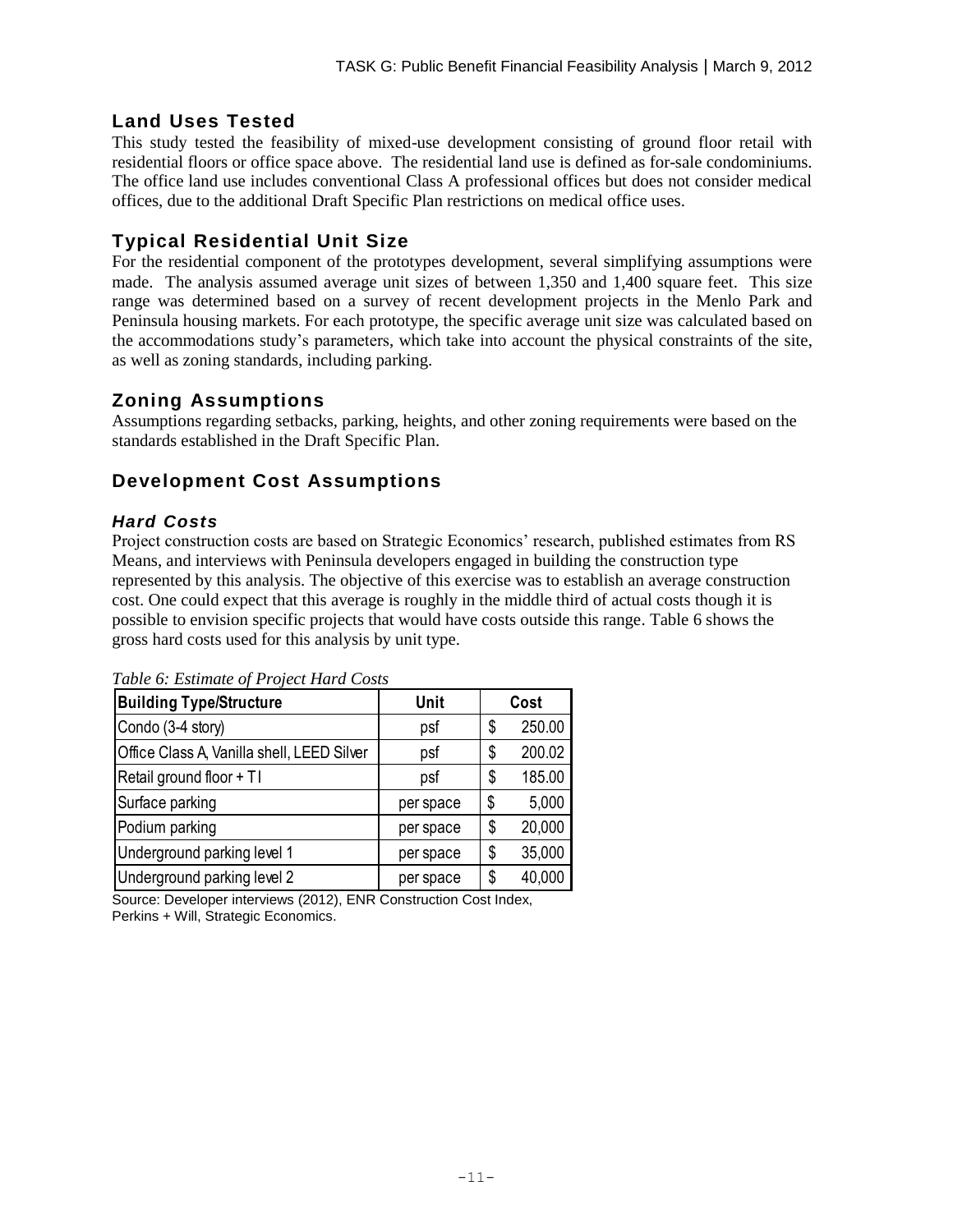#### *Soft Costs*

Estimated soft costs include items such as permits, architectural fees, engineering fees, developer overhead, insurance, taxes, legal, accounting fees, and marketing costs. Permits and other development impact fees were calculated based on the current fee schedule for the City of Menlo Park and the local school districts, as shown in Table 7 below. The remainder of the soft costs was estimated based on standard industry ratios and conversations with local developers and architects, and calculated as a percentage of hard costs.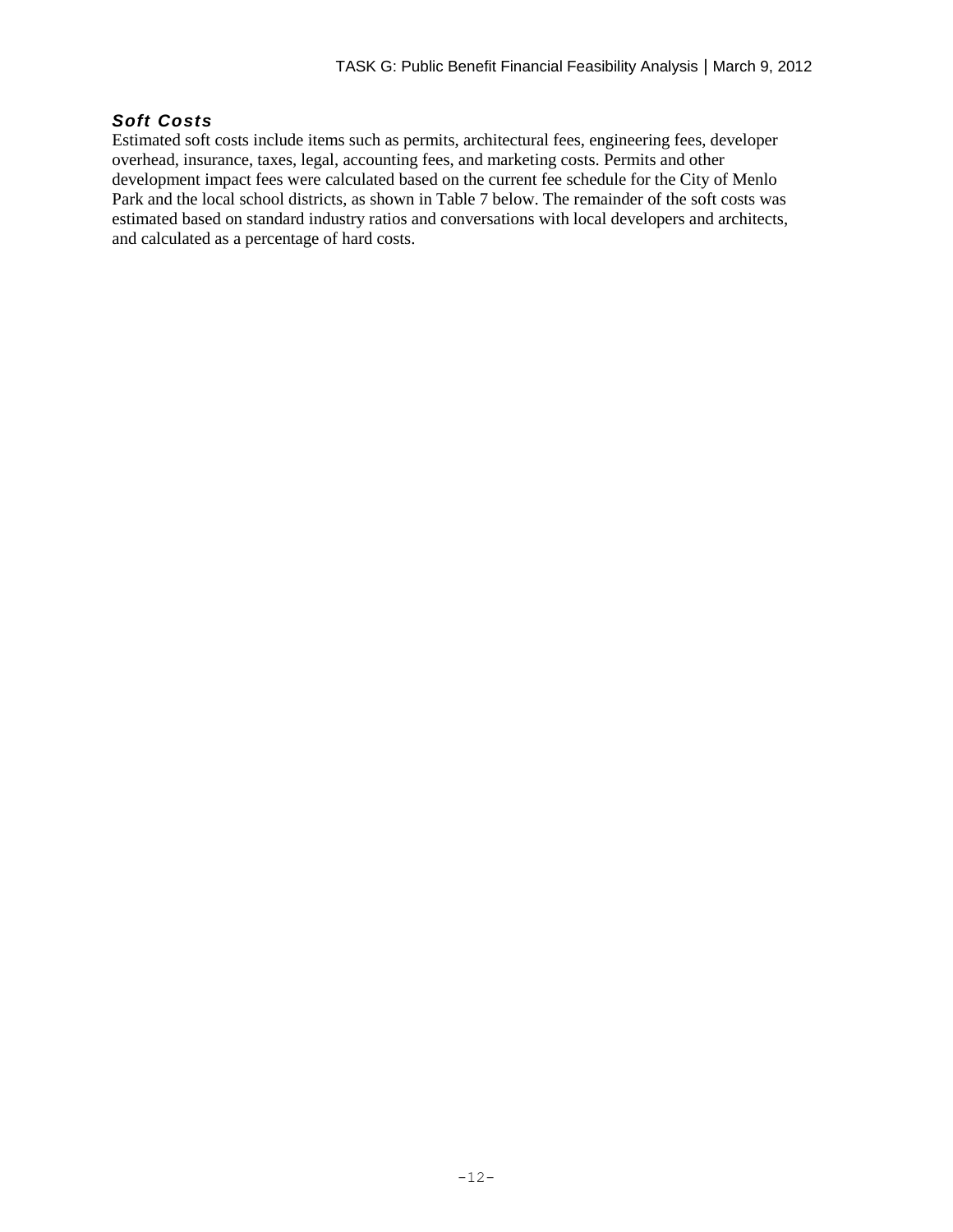| Fee                                                | Calculation                            |
|----------------------------------------------------|----------------------------------------|
| Recreation fee                                     | 0.008 x Number of Units x Land Value   |
| Building construction street impact fee            | 0.0058 X Project Valuation             |
| Construction inspection fees                       | \$500 + 3% X Site Improvement Costs    |
| School district fee                                |                                        |
| Residential                                        | \$2.97 per Square Foot                 |
| Commercial                                         | \$0.47 per Square Foot                 |
| <b>BMR</b> in lieu fees                            |                                        |
| <b>Commercial Office</b>                           | \$14.50 per Square Foot                |
| Retail                                             | \$7.87 per Square Foot                 |
| Traffic Impact Fee                                 |                                        |
| Multifamily unit                                   | \$1,704.34 per Square Foot             |
| Office                                             | \$4.10 per Square Foot                 |
| Retail                                             | \$4.10 per Square Foot                 |
| Building check fee                                 |                                        |
| Multifamily residential - New, Type V construction |                                        |
| Size basis 5,000 square feet                       | \$3,828 plus 0.205 each addtl sq ft    |
| Size basis 8,333 square feet                       | \$4,511 plus 0.130 each addtl sq ft    |
| Size basis 12,500 square feet                      | \$5,052 plus 0.404 each addtl sq ft    |
| Office-Shell, Type I construction                  |                                        |
| Size basis 5,000 square feet                       | \$3,638 plus 0.169 each addtl sq ft    |
| Size basis 10,000 square feet                      | \$4,482 plus 0.083 each addtl sq ft    |
| Size basis 25,000 square feet                      | \$5,730 plus 0.053 each addtl sq ft    |
| Retail Sales- TI, Type V construction              |                                        |
| Size basis 1,000 square feet                       | \$912.50 plus 0.075 each addtl sq ft   |
| Size basis 5,000 square feet                       | \$1,211.80 plus 0.056 each addtl sq ft |
| Retail Sales- TI, Type I construction              |                                        |
| Size basis 1,000 square feet                       | \$625.00 plus 0.051 each addtl sq ft   |
| Size basis 5,000 square feet                       | \$830 plus \$0.039 each addtl sq ft    |
| Specific Plan preparation fee <sup>1</sup>         | \$0.80 per Square Foot                 |

*Table 7: Schedule of City and Local District Fees*

 $1$  In December 2011, the City Council authorized staff and the consultant team to analyze a fee that would account for the costs of preparing the Specific Plan and associated EIR. The fee cited here is a preliminary estimate for the purposes of providing an accurate feasibility analysis, but does not necessarily represent the exact fee that will subsequently be proposed and reviewed.

Source: City of Menlo Park Schedule of Fees,1 July 2011; Sequoia Union High School District, 2012.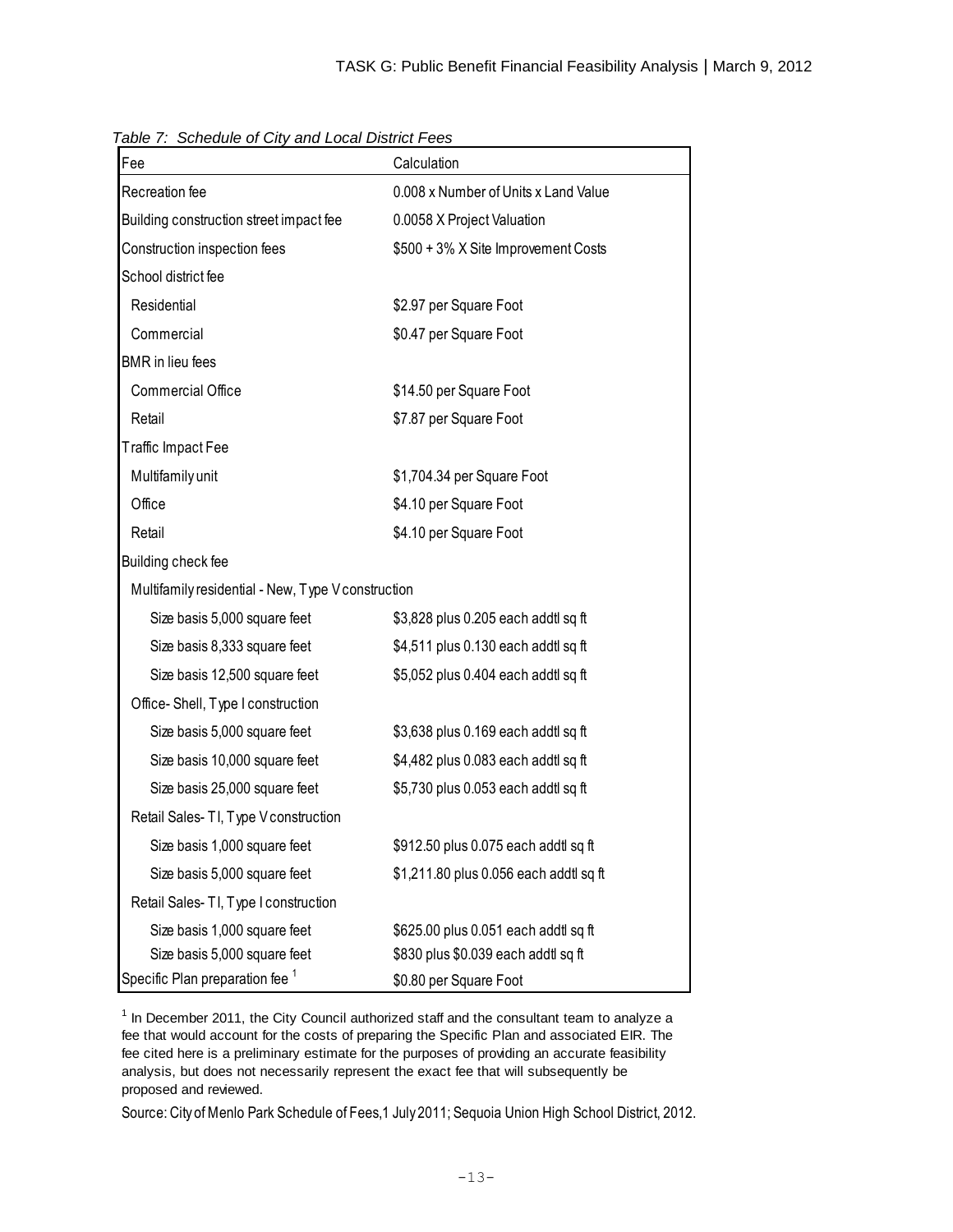## *Financing Costs*

Financing costs were estimated assuming that a construction loan would be obtained for 65 percent of the cost of development for a term of 24 months, with a 6.5 percent interest rate and a 1.5 percent loan fee. Given that the construction loan would be drawn down over the course of the project, the total financing cost was estimated assuming an average outstanding loan balance of 65 percent.

### *Developer Profit*

The land residual method requires making an assumption about expected developer profit, since projects will not be built unless a developer feels that they have the potential to generate a return. The analysis assumes developer profit equal to 12 percent of other development costs, not including land, based on the industry standard for the Bay Area. While profit margin expectations change depending on a variety of factors including market conditions, expected timeframes to receive entitlements, and other factors, 12 percent is considered a conservative assumption for a threshold that would attract developers to Menlo Park.

### **Project Value**

As mentioned earlier, the residual land value of a property is calculated by subtracting the estimated development costs (described above) from the estimated value of the property. The value of condominium units was estimated based on their expected sale prices. The value of office space and retail space were estimated using the income capitalization approach, wherein the value is estimated based on expected ongoing rental revenues from the space.

#### *Condominiums*

Condominium sales prices and sizes were estimated based on the Strategic Economics market study memorandum report for the study area and updated for current market conditions. Average condominium values were set at \$700 per square foot for condominium flats. This is representative of the values achieved for recently constructed units in Menlo Park and comparable communities on the Peninsula (Table 8).

The City of Menlo Park currently requires that in residential developments of less than 20 units, 10 percent must be priced below-market rate. In developments with more than 20 units, 15 percent of units must be below-market rate (BMR). BMR units are to be priced for households at 110 percent of the area median income. It is the City's preference that the units are provided on-site. Therefore, the analysis assumed that the developer would choose to build the units in the condominium or rental project rather than pay in-lieu fees. In situations where the inclusionary housing percentage calculation yields a fraction of a unit, Strategic Economics assumed a full additional unit. BMR units are assumed to be identical in size and quality to market-rate units. Based on an interview with the City of Menlo Park Housing Division, Strategic Economics estimated an average per unit price of \$370,000 for BMR units. Although the city's existing zoning ordinance allows for an FAR bonus for BMR units, the additional FAR for BMR units was not included in this study, in order to keep assumptions about development intensity conservative.

| Unit Type                                              | Average Price/Sq Ft | Avg. Unit Price |
|--------------------------------------------------------|---------------------|-----------------|
| Condominium Flats                                      | \$700               | \$945,000       |
| Source: Hanley Wood; Zillow; Strategic Economics, 2011 |                     |                 |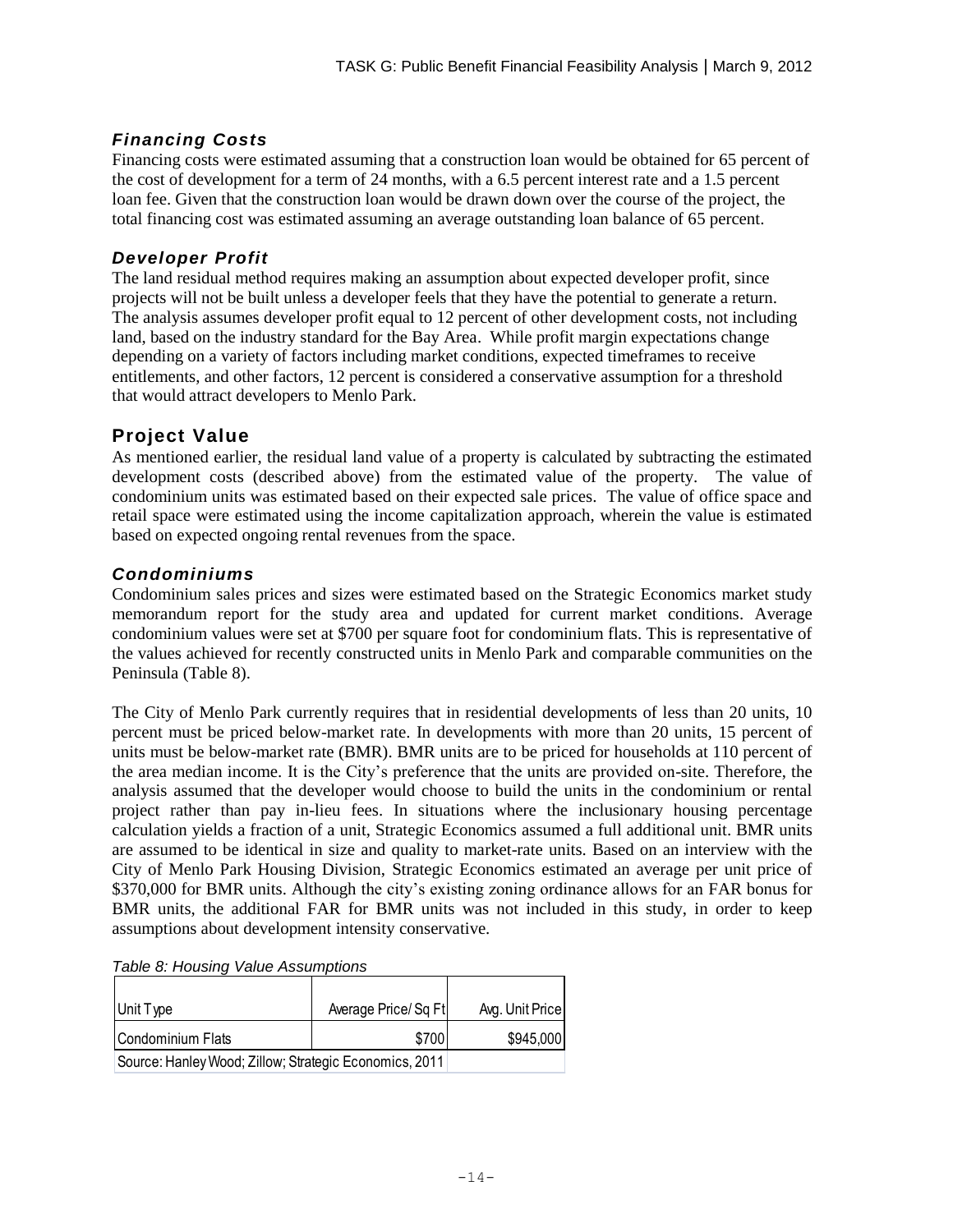#### *Retail*

Based on Strategic Economics' market research, rent for the newly built, ground-floor retail component of a mixed-use project at a prime retail location was estimated at \$4.25 per square foot per month (triple net)<sup>3</sup> in the study area. The average vacancy rate was assumed at 5.0 percent. Operating expenses not paid by the tenant were estimated at 10 percent of revenue. The value of the retail component was estimated assuming an 8.0 percent capitalization rate. Based on this calculation, the value of retail development was estimated to be \$542 per square foot in the study area (Table 9).

| rable 9. Operating and valuation Assumptions for Ground-Floor Netali      |         |          |  |  |
|---------------------------------------------------------------------------|---------|----------|--|--|
| <b>Assumptions</b>                                                        | Unit    | Value    |  |  |
| Monthly Rent (NNN)                                                        | Per SF  | \$4.25   |  |  |
| Vacancy                                                                   | Percent | 5.0%     |  |  |
| Non-Reimbursable Expenses                                                 | Percent | 10.0%    |  |  |
| Capitalization Rate                                                       | Percent | 8.0%     |  |  |
| Gross Annual Retail Income                                                | Per SF  | \$51.00  |  |  |
| Less Retail Vacancy                                                       | Per SF  | $-$2.55$ |  |  |
| Less Non-Reimbursable Exp                                                 | Per SF  | $-$5.10$ |  |  |
| Net Operating Income                                                      | Per SF  | \$43.35  |  |  |
| Capitalized Value                                                         | Per SF  | \$541.88 |  |  |
| Course: Detail brokers, 2012: Mercus & Millieben Investment Outleak, 2011 |         |          |  |  |

*Table 9: Operating and Valuation Assumptions for Ground-Floor Retail*

# Source: Retail brokers, 2012; Marcus & Millichap Investment Outlook, 2011

#### *Office*

l

Office rents were estimated at \$5.00 a square foot  $(full service)^4$  based on interviews with brokers and a survey of comparable new office buildings. The net income from office was estimated assuming 5.0 percent vacancy and operating expenses equal to 25 percent of gross income. The value of the units was estimated using an 8.0 percent capitalization rate. Based on this calculation, the value of office development was estimated to be \$525 per square foot (Table 10).

| <b>Assumptions</b>                                                           | Unit    | Value         |
|------------------------------------------------------------------------------|---------|---------------|
| Monthly Rent (NNN)                                                           | Per SF  | \$<br>5.00    |
| Vacancy                                                                      | Percent | 5.0%          |
| Non-Reimbursable Expenses                                                    | Percent | 25.0%         |
| Capitalization Rate                                                          | Percent | 8.0%          |
| Gross Annual Office Income                                                   | Per SF  | \$<br>60.00   |
| Less Office Vacancy                                                          | Per SF  | \$<br>(3.00)  |
| Less Non-Reimbursable Exp                                                    | Per SF  | \$<br>(15.00) |
| Net Operating Income                                                         | Per SF  | \$<br>42.00   |
| <b>Capitalized Value</b>                                                     | Per SF  | \$<br>525.00  |
| Course: Office brokers, 2010; Moreus, 9, Milliabers Investment Outland, 2014 |         |               |

*Table 10: Operating and Valuation Assumptions for Office*

Source: Office brokers, 2012; Marcus & Millichap Investment Outlook, 2011

 $^3$ Triple-net leases require the tenant to pay for net real estate [taxes](http://www.investopedia.com/terms/n/netnetnet.asp) on the leased asset, net building insurance and net common area maintenance.

<sup>4</sup> Full service leases require the landlord to be responsible for the payment of taxes, maintenance, insurance and utilities.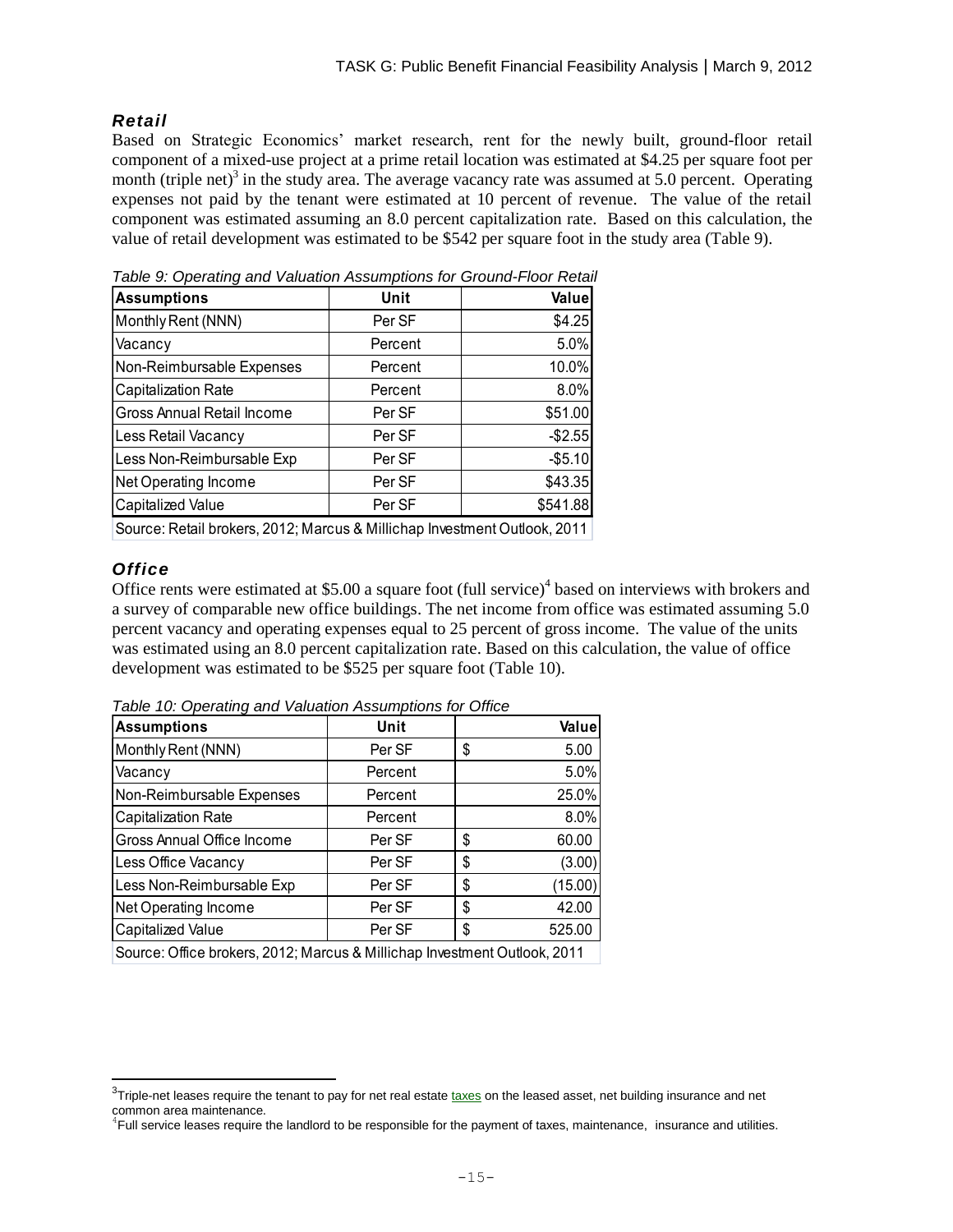## **DISCUSSION OF FINDINGS**

**Residential development with bonus FAR appears to be the most likely type of development in the plan area given current market conditions.** Projects with bonus FAR density on both the small and large parcels (FAR of 1.5 and 1.75, respectively) are feasible at current market conditions. Residential development projects at the base FAR of 1.25 on the large ECR SE parcel falls slightly short of being feasible given current land values. But with a very small increase in revenue, this building type does appear to be feasible.

**The base and bonus FARs proposed in the Draft Specific Plan allow residential developers the flexibility to provide a range of unit sizes to accommodate a diverse market.** The market niche for residential development in Menlo Park is currently for higher-end, larger two- and three-bedroom condominium and townhouse units. However, the proposed densities in the Draft Specific Plan allow developers flexibility to build these traditional types of units or to introduce projects that contain more compact units for young professionals and smaller households.

#### **Increasing densities from the base FAR to the maximum FAR would enhance the financial feasibility of residential projects on both El Camino Real parcels.**

According to the analysis, a building with a bonus density of 1.5 on the small parcel yields a residual land value of \$148 per square foot, compared to \$116 per square foot for a building with a base density of 1.1. Similarly, on the large ECR SE parcel, the bonus density residential building generates a land value of \$121 compared to \$98 at the base density (Figures 1 and 2).

**This added value to increased density suggests that there is potential for the city to pursue strategies to negotiate public benefits with developers that seek to maximize density for residential projects.** However, because of the added costs associated with meeting the Draft Specific Plan's design requirements, such as underground parking, and variability of financial performance from project to project, the value is likely to vary. In addition, a public benefit strategy that results in additional time and uncertainty could both reduce the amount of value that could be shared, and limit the Plan's ability to address inherent project objectives, such as the provision of additional housing and the activation of the station area and downtown. This strategy is not as likely for office developments, which do not currently generate sufficient revenues for most developers even with the maximum proposed FAR.

**There are various strategies for cities to receive public benefits from private development.** The most commonly used methods are development impact fees, which require a nexus study to be legally implemented, and negotiated developer agreements. There are fewer city programs that tie density bonuses to the provision of public benefits. One of the few examples is from San Diego, where the local redevelopment agency - Centre City Development Corporation (CCDC) – has implemented a voluntary FAR Bonus Payment Program that allows developers to purchase additional FAR for projects in the Downtown Community Plan Area. Under the program, an additional 1.0 to 2.0 of FAR (above a base FAR of 5.5 to 8.0) can be purchased. The FAR Bonus Payment program is administered by the CCDC, and all payments go into a fund that is primarily used for the acquisition of land and construction of public parks, but can also be used for other infrastructure improvements in the Downtown Community Plan Area. The fee, which is set at \$15 per square foot, was based on a combination of independent financial analysis and negotiations with the local development community. CCDC staff report that the use of a below-market rate fee allows the program to be applied uniformly across land uses and building types. Yearly increases in the cost of FAR are tied to the consumer price index, and the City is free to reevaluate the cost of additional FAR at any time. It is important to note that this program has not replaced development impact fees or developer agreements, but rather is complementary to those other funding sources for community facilities,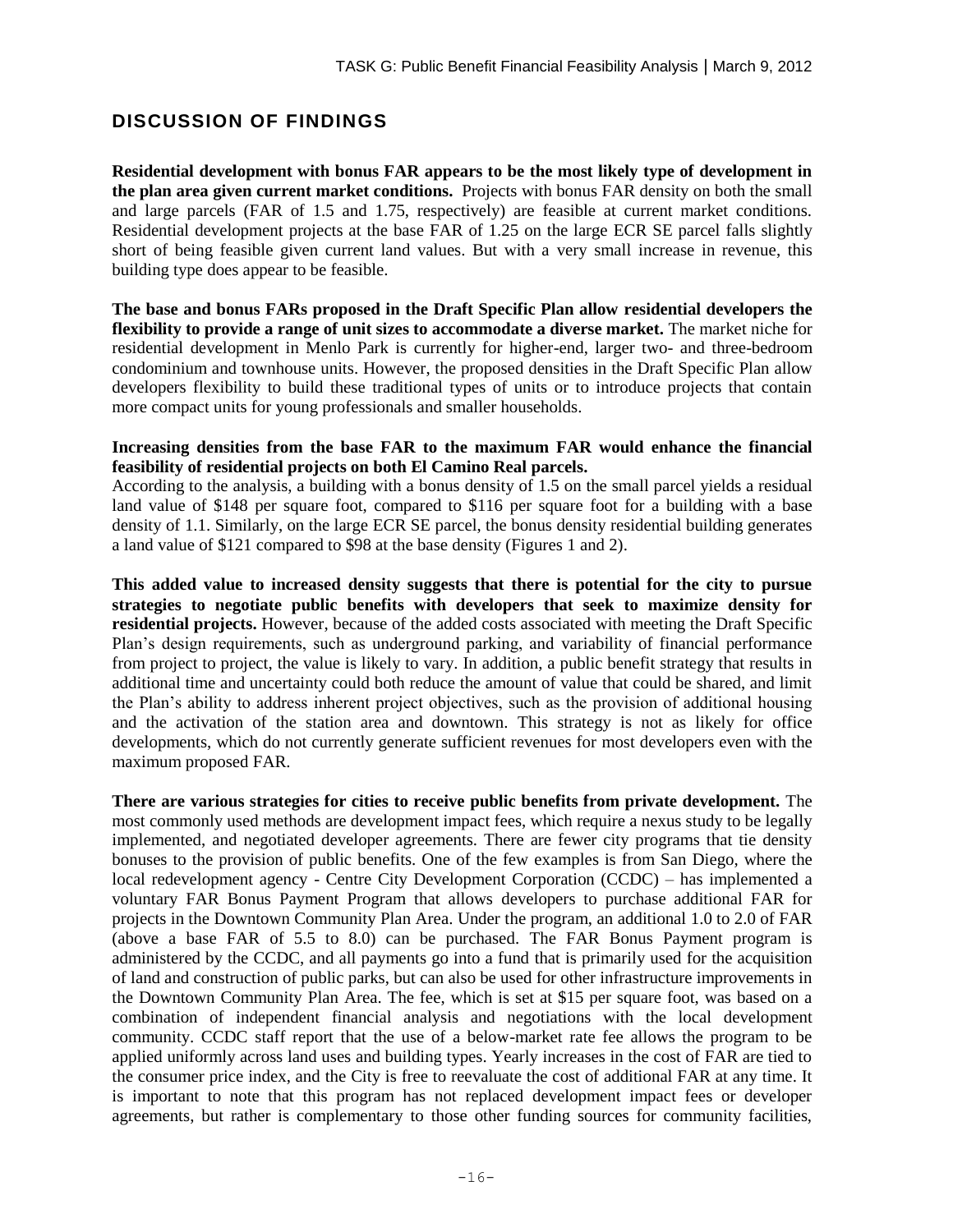amenities, and infrastructure. Since its inception in 2007, the program has been used in four projects, generating \$1.7 million in revenues for CCDC, with an average payment of approximately \$425,000 per project. CCDC staff emphasized that there will be a need to reevaluate the program on a regular basis to ensure that the fees are consistent with market realities. With the dismantling of the redevelopment agency, the program will be transferred to the City of San Diego, and is expected to remain active.



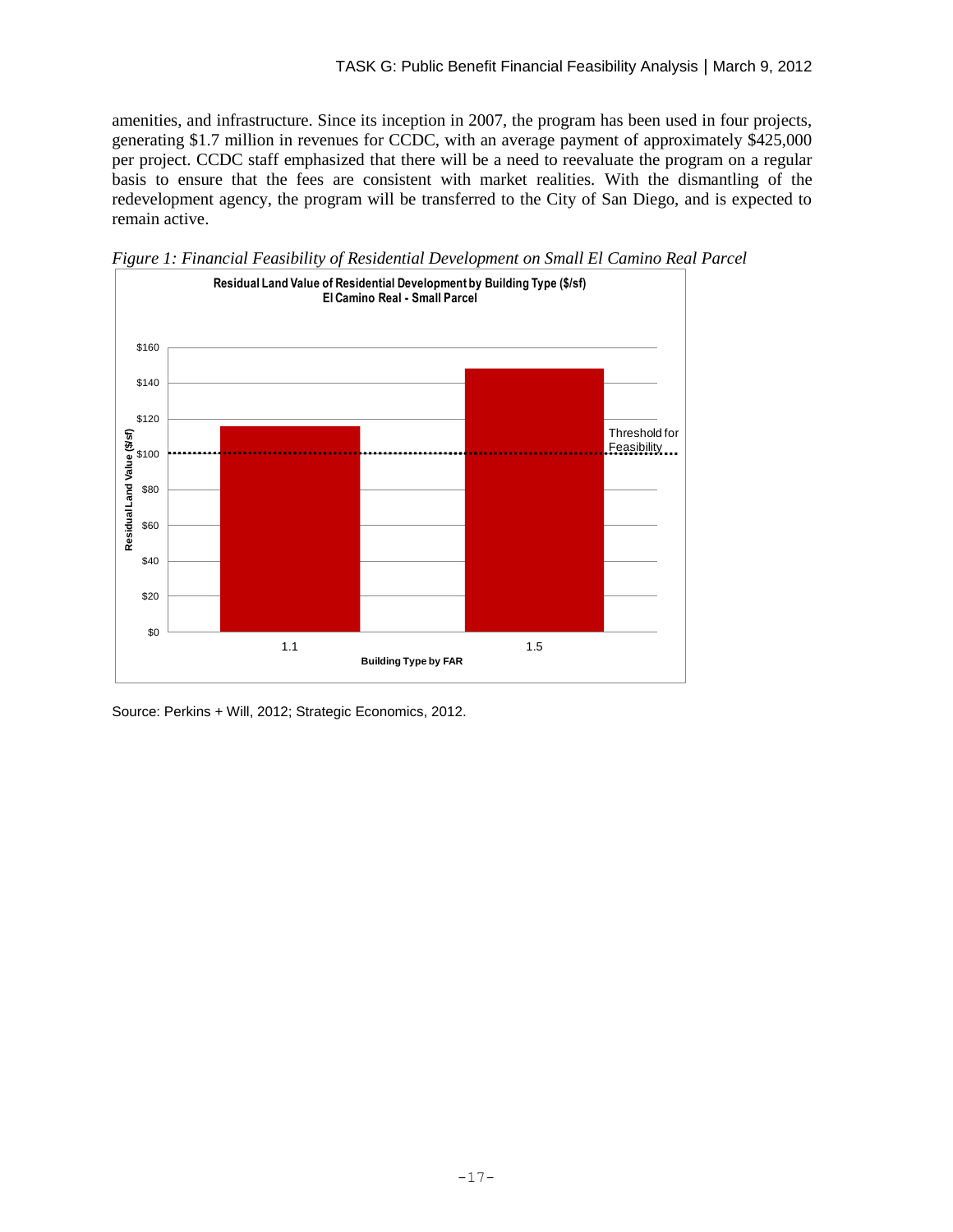

*Figure 2: Financial Feasibility of Residential Development on Large El Camino Real Parcel*

**Office buildings are not feasible in the current market on either of the prototypical parcels.** The proposed base and proposed bonus FAR office buildings do not generate enough revenue to offset the development costs (Figure 3).

**Office buildings with higher FARs than the proposed maximum are also infeasible based on current market conditions** (Figures 3 and 4). This is in large part due to the fact that the office market has not fully recovered to command the high rents that would be required for these projects to be financially feasible.

Source: Perkins + Will, 2012; Strategic Economics, 2012.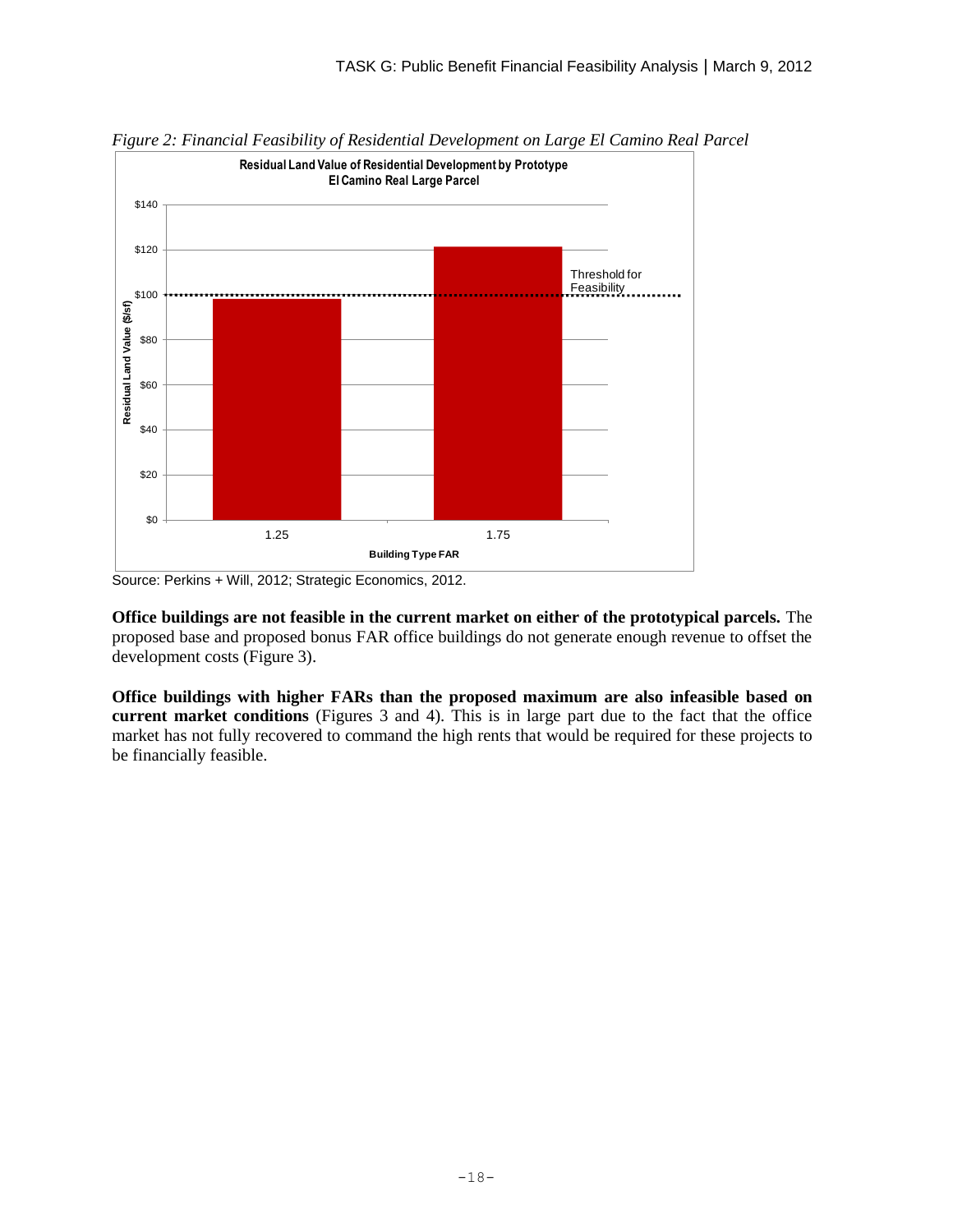

*Figure 3: Financial Feasibility of Office Development on Small El Camino Real Parcel*

Source: Perkins + Will, 2012; Strategic Economics, 2012.



*Figure 4: Financial Feasibility of Office Development on Large El Camino Real Parcel*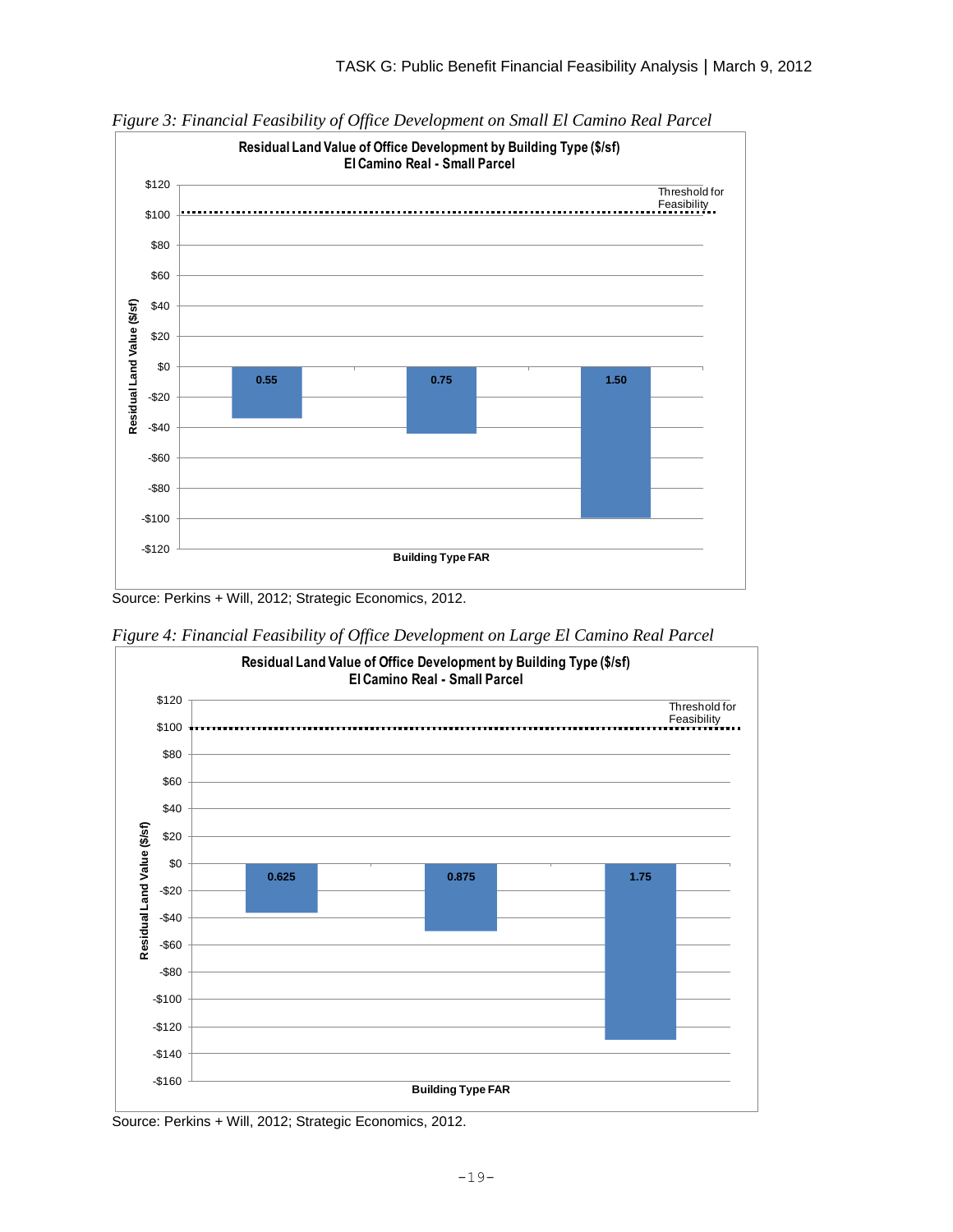**In the short- to mid-term, once the office market is restored, the analysis shows that the proposed base and maximum FAR office buildings would still be infeasible.** To test the effect of a healthier office market on feasibility, Strategic Economics evaluated the financial feasibility of mixed-use office buildings with a rent increase of 10 percent and a more favorable capitalization rate of 7.5 percent. With these assumptions in place, the proposed base and maximum FAR buildings still do not pencil out (Figures 5 and 6). Office building types with FARs utilizing the full potential of the parcels (FARs of 1.5 on the small parcel and 1.75 on the large parcel) are also estimated to be infeasible under these conditions (Figure 6). It should be noted that long-term property ownership, construction costs, parcel size/configuration, and other factors may make it more feasible for some properties to be developed into office use.

*Figure 5: Financial Feasibility of Office Development with 10% Revenue Increase and Capitalization Rate of 7.5% on Small El Camino Real Parcel*

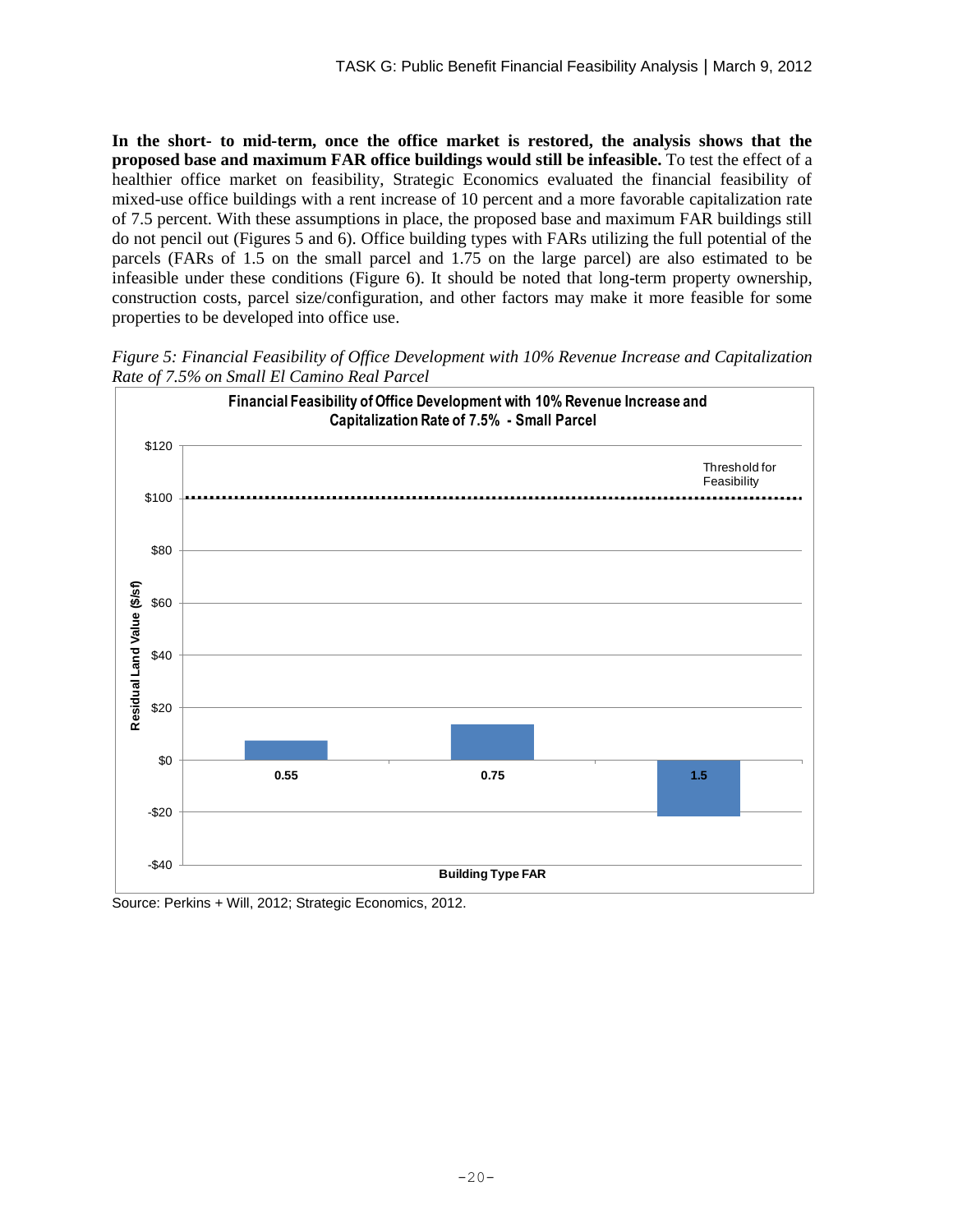*Figure 6: Financial Feasibility of Office Development with 10% Revenue Increase and Capitalization Rate of 7.5% on Large El Camino Real Parcel*



Source: Perkins + Will, 2012; Strategic Economics, 2012.

#### **Ground floor retail on El Camino Real is feasible to build as long as the retail location is strong enough to support top-of-the-market rents.**

The retail component of a mixed-use residential or office building can be a revenue generator, as long as the retail store front can be leased to a high-value tenant willing to pay the rents needed to offset the cost of building the space and associated parking. It is likely that developers will choose to build retail on the ground-floor in locations that are attractive to high-performing retailers. It is not likely that the entire El Camino Real corridor can support mixed-use development with ground-floor retail.

#### **Development costs escalate along with revenues as densities increase.**

Though higher density projects can generate more revenues, they are also more costly to build due largely to the higher cost of underground parking relative to podium or surface parking (Figures 7 and 8). This holds true for both residential and office projects.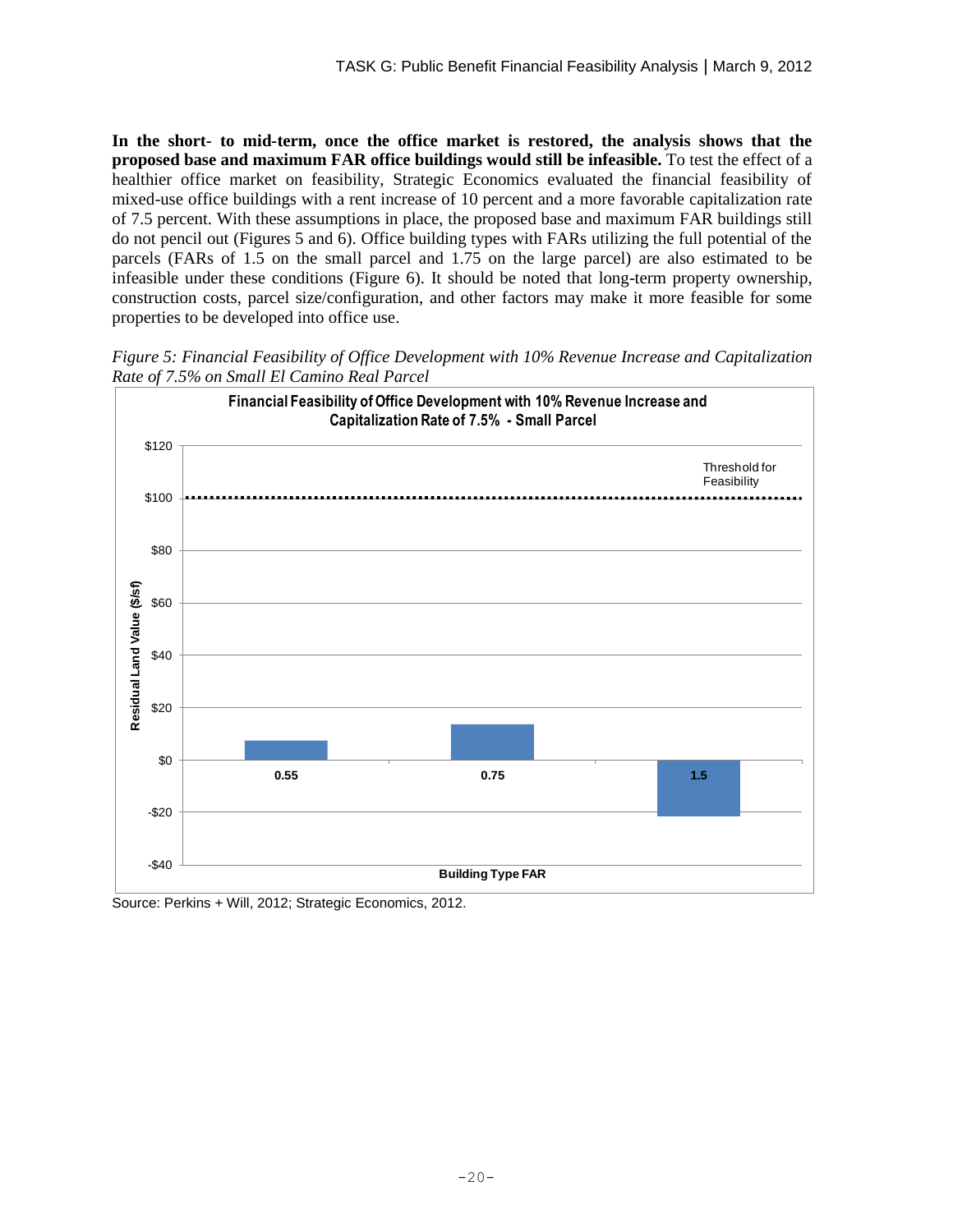

*Figure 7: Revenues and Costs from Residential Development on Small El Camino Real Parcel*

Source: Perkins + Will, 2012; Strategic Economics, 2012.



*Figure 8: Revenues and Costs from Residential Development on Large El Camino Real Parcel*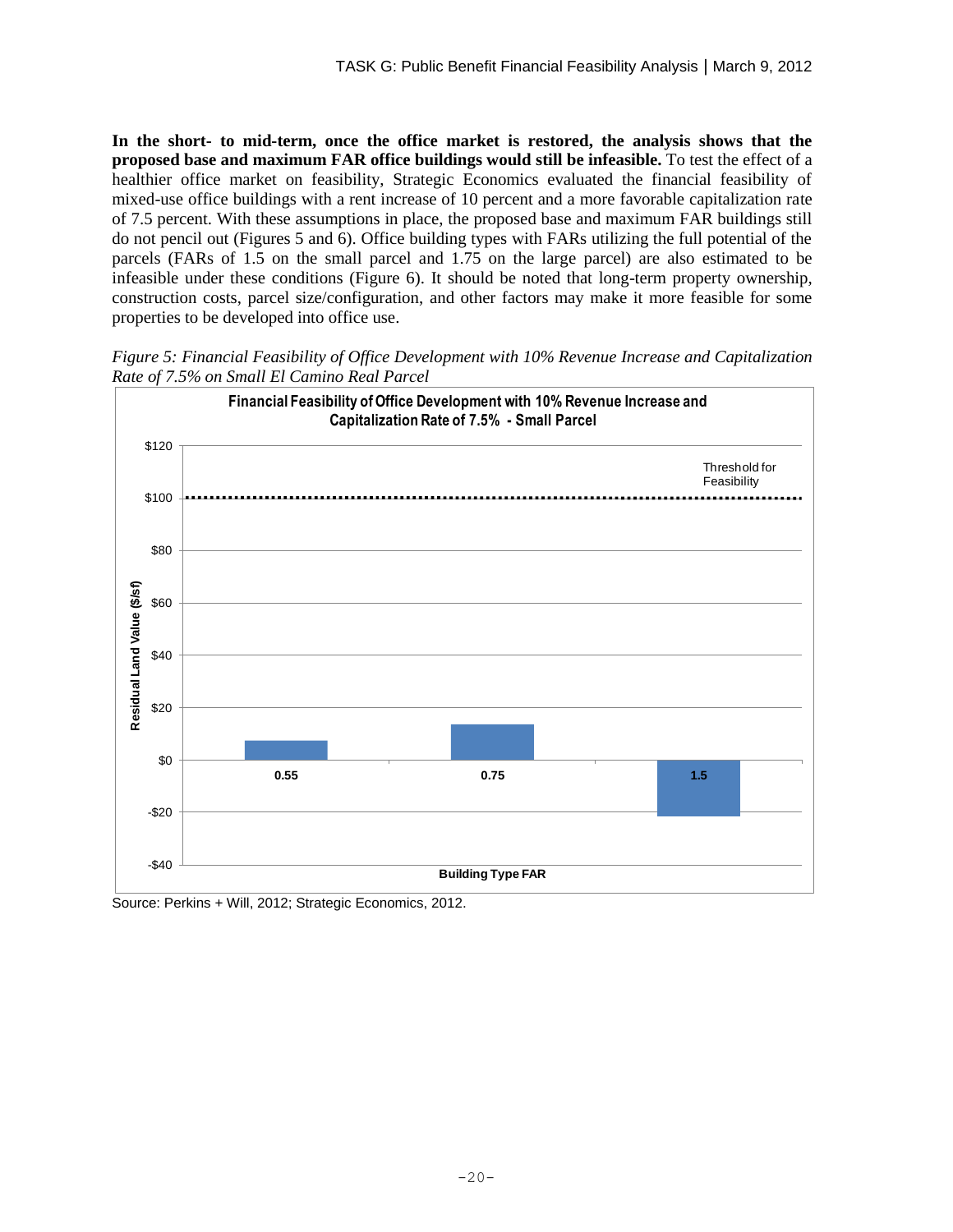## **REFERENCES**

The following sources were used in the analysis:

- Marcus & Millichap Investment Outlook 2011
- City of Menlo Park Schedule of Fees, 2011
- Douglas Frederick, City of Menlo Park Housing Division, 2012
- Sequoia Union High School District, 2012
- Zillow.com, 2012
- Case-Shiller Home Price Index, 2011
- Hanley-Wood Market Intelligence, 2011
- CBRE broker reports, 2011
- ENR Construction Cost Index, 2011
- RealFacts/Meyers Rental Trends, 2011
- Brad Richter, San Diego Centre City Development Corporation, 2012
- Mark Korsun, Cassidy Turley
- Howard E. Dallmar, Cornish and Carey
- Curtis Leigh, Hunter Properties
- James Gaglione, Terranomics
- Brad Wiblin, BRIDGE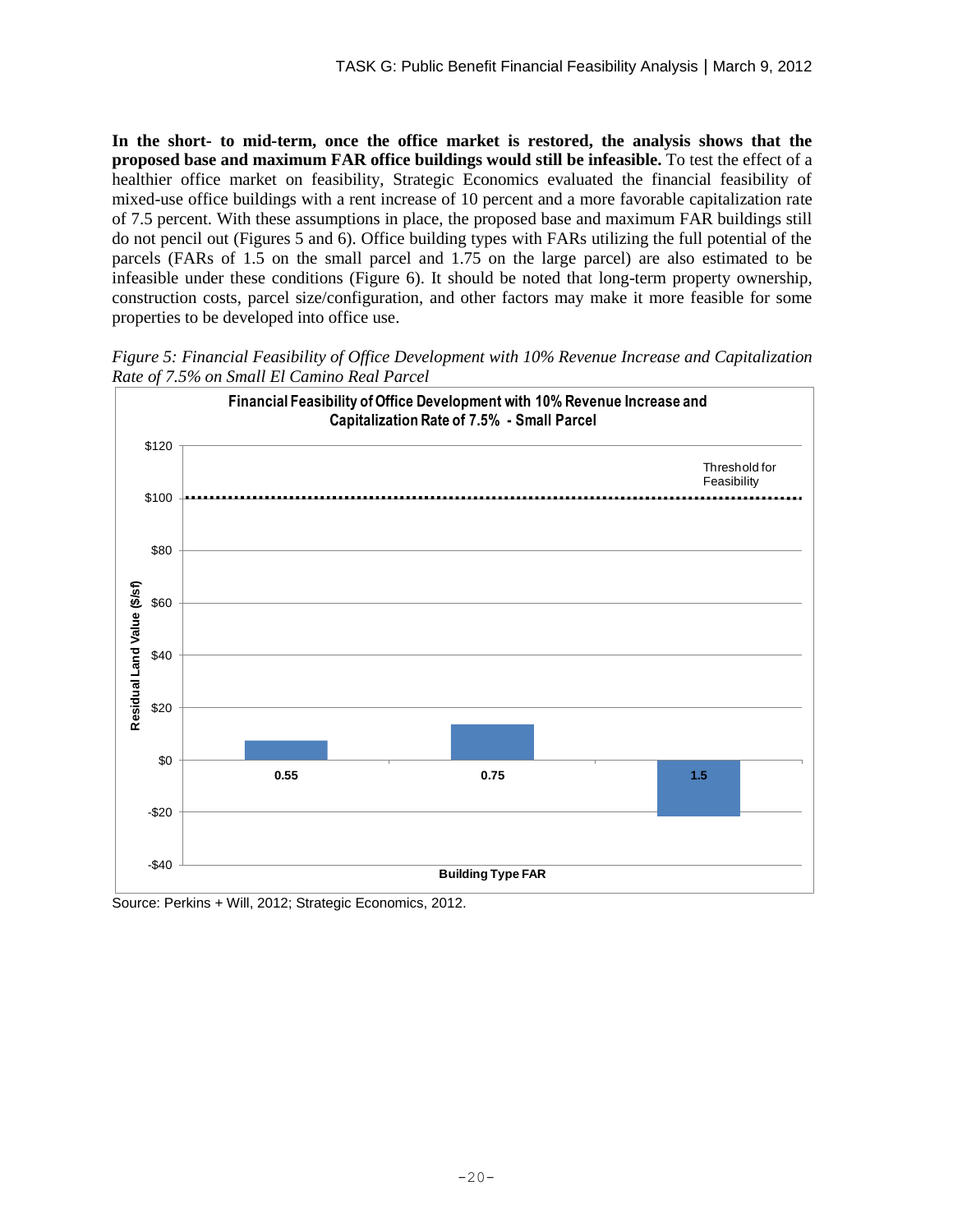# **APPENDIX A: SITE ACCOMMODATION STUDIES**